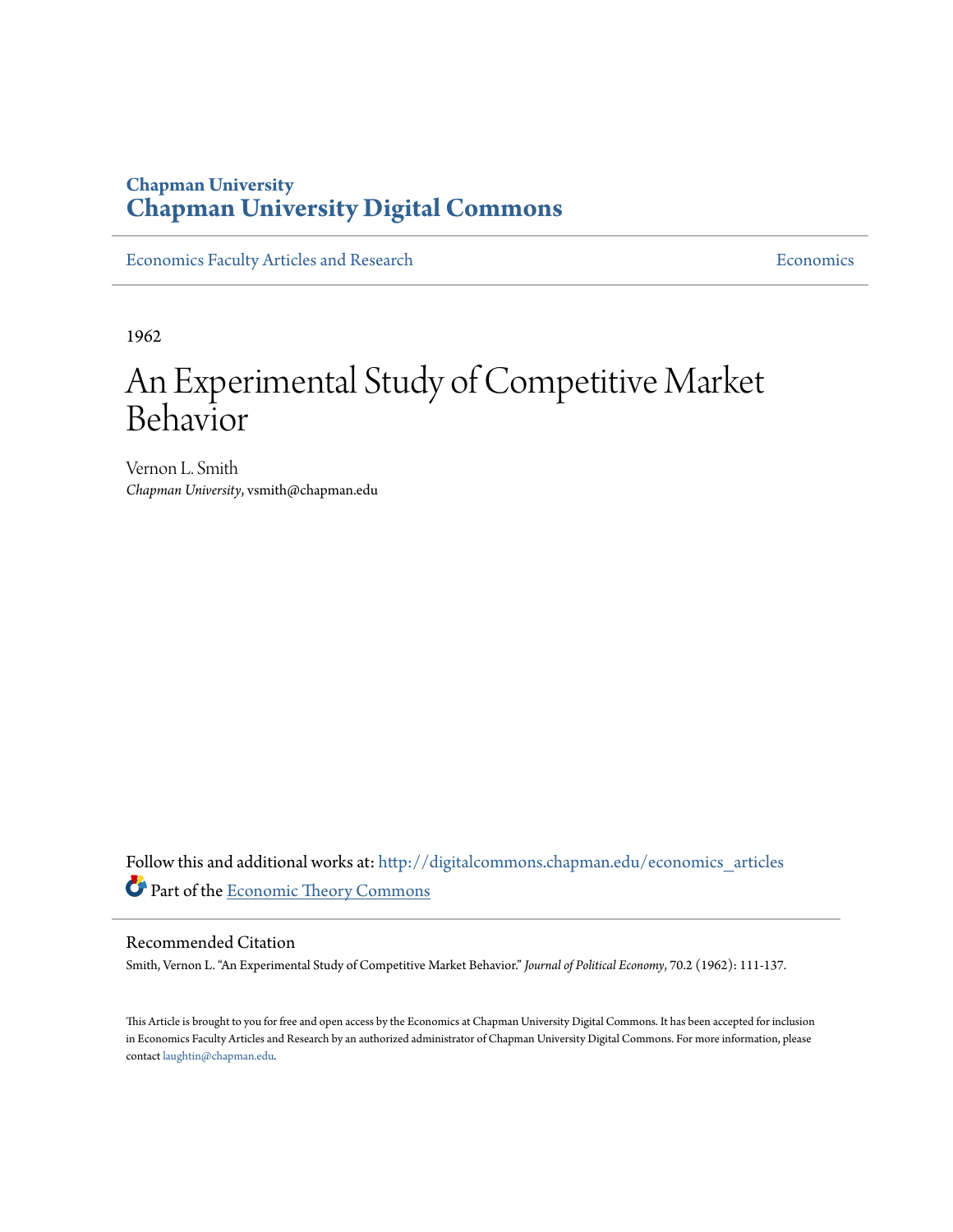## An Experimental Study of Competitive Market Behavior

## **Comments**

This article was originally published in *[Journal of Political Economy](http://www.press.uchicago.edu/ucp/journals/journal/jpe.html)*, volume 70, issue 2, in 1962.

## **Copyright**

University of Chicago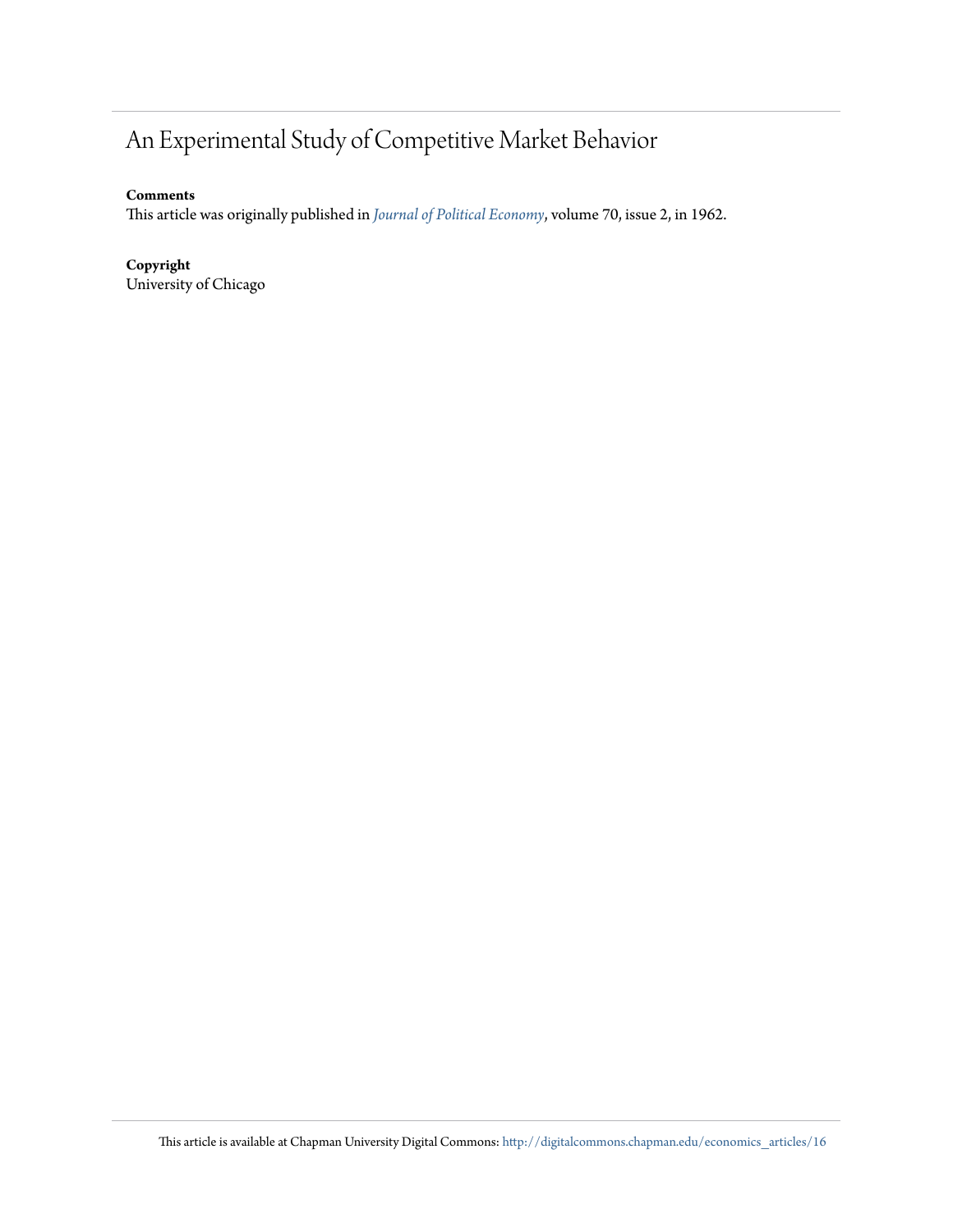# **THE JOURNAL OF POLITICAL ECONOMY**

## **Volume LXX APRIL 1962 Number <sup>2</sup>**

## **AN EXPERIMENTAL STUDY OF COMPETITIVE MARKET BEHAVIOR'**

**VERNON L. SMITH Purdue University** 

**I. INTRODUCTION** 

**RECENT years have witnessed a growing interest in experimental games such as management decision-making games and games designed to simulate oligopolistic market phenomena. This article reports on a series of experimental games designed to study some of the hypotheses of neoclassical competitive market theory. Since the organized stock, bond, and commodity exchanges would seem to have the best chance of fulfilling the conditions of an operational theory of supply and demand, most of these experiments have** 

**<sup>I</sup>The experiments on which this report is based have been performed over a six-year period beginning in 1955. They are part of a continuing study, in which the next phase is to include experimentation with monetary payoffs and more complicated experimental designs to which passing references are made here and there in the present report. I wish to thank Mrs. Marilyn Schweizer for assistance in typing and in the preparation of charts in this paper, R. K. Davidson for performing one of the experiments for me, and G. Horwich, J. Hughes, H. Johnson, and J. Wolfe for reading an earlier version of the paper and enriching me with their comments and encouragement. This work was supported by the Institute for Quantitative Research at Purdue, the Purdue Research Foundation, and in part by National Science Foundation, Grant No. 16114, at Stanford University.** 

**been designed to simulate, on a modest scale, the multilateral auction-trading process characteristic of these organized markets. I would emphasize, however, that they are intended as simulations of certain key features of the organized markets and of competitive markets generally, rather than as direct, exhaustive simulations of any particular organized exchange. The experimental conditions of supply and demand in force in these markets are modeled closely upon the supply and demand curves generated by the limit price orders in the hands of stock and commodity market brokers at the opening of a trading day in any one stock or commodity, though I would consider them to be good general models of received short-run supply and demand theory. A similar experimental supply and demand model was first used by E. H. Chamberlin in an interesting set of experiments that pre-date contemporary interest in experimental games.2** 

**<sup>2</sup>"An Experimental Imperfect Market," Journal of Political Economy, LVI (April, 1948), 95-108. For an experimental study of bilateral monopoly,**  see S. Siegel and L. Fouraker, Bargaining and Group Decision Making (New York: McGraw-Hill Book **Co., 1960).**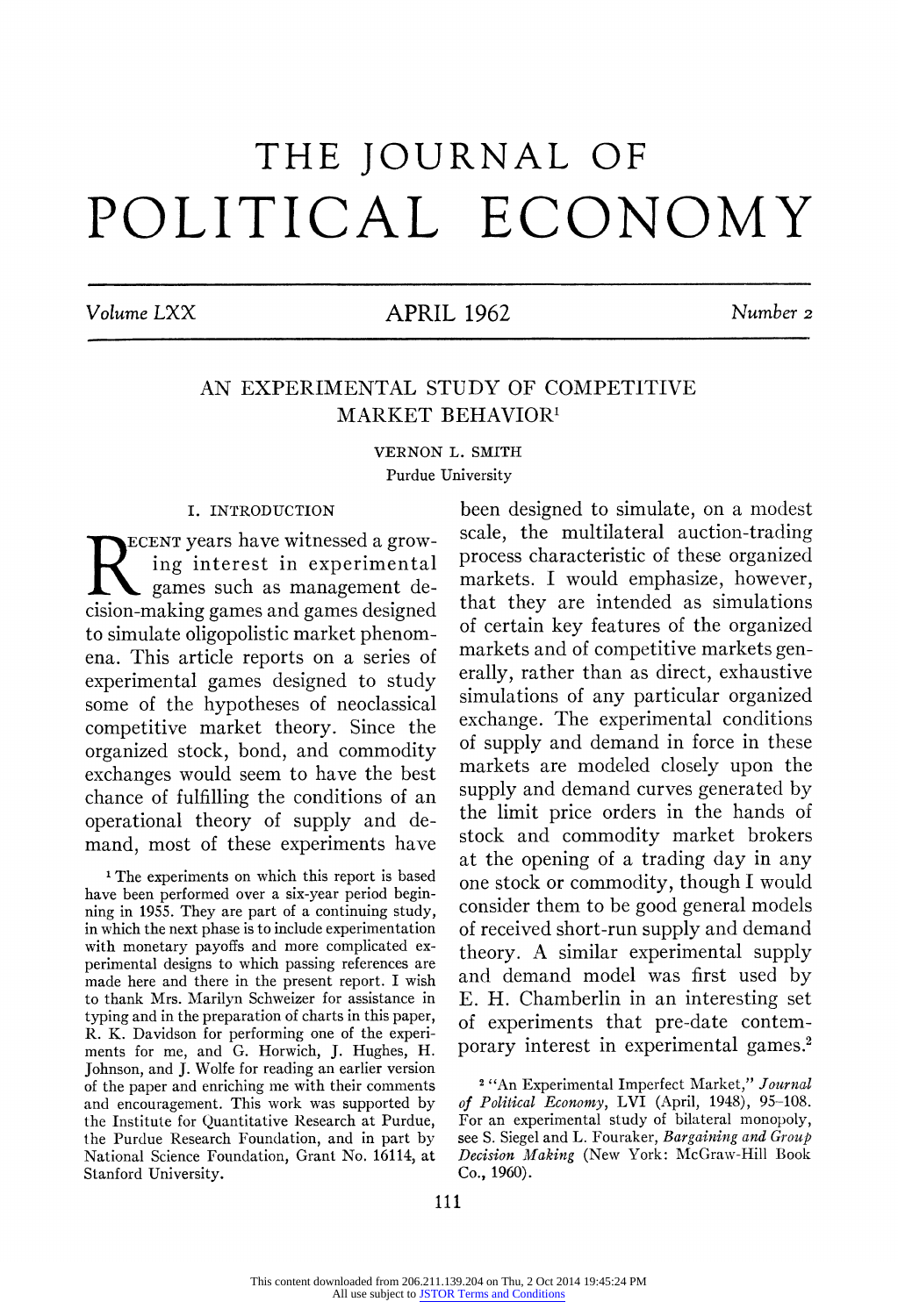**Chamberlin's paper was highly suggestive in demonstrating the potentialities of experimental techniques in the study of applied market theory.** 

**Parts II and III of this paper are devoted to a descriptive discussion of the experiments and some of their detailed results. Parts IV and V present an empirical analysis of various equilibrating hypotheses and a rationalization of the hypothesis found to be most successful in these experiments.** 

**Part VI provides a brief summary which the reader may wish to consult before reading the main body of the paper.** 

#### **II. EXPERIMENTAL PROCEDURE**

**The experiments discussed in Parts III and IV have followed the same general design pattern. The group of subjects is divided at random into two subgroups, a group of buyers and a group of sellers. Each buyer receives a card containing a number, known only to that buyer, which represents the maximum price he is willing to pay for one unit of the fictitious commodity. It is explained that the buyers are not to buy a unit of the commodity at a price exceeding that appearing on their buyer's card; they would be quite happy to purchase a unit at any price below this number-the lower the better; but, they would be entirely willing to pay just this price for the commodity rather than have their wants go unsatisfied. It is further explained that each buyer should think of himself as making a pure profit equal to the difference between his actual contract price and the maximum reservation price on his card. These reservation prices generate a demand curve such as DD in the diagram on the left in Chart 1. At each price the corresponding quantity represents the maximum amount that could be purchased at that** 

**price. Thus, in Chart 1, the highest price buyer is willing to pay as much as \$3.25 for one unit. At a price above \$3.25 the demand quantity is zero, and at \$3.25 it cannot exceed one unit. The next highest price buyer is willing to pay \$3.00. Thus, at \$3.00 the demand quantity cannot exceed two units. The phrase "cannot exceed" rather than "is" will be seen to be of no small importance. How much is actually taken at any price depends upon such important things as how the market is organized, and various mechanical and bargaining considerations associated with the offeracceptance process. The demand curve, therefore, defines the set (all points on or to the left of DD) of possible demand quantities at each, strictly hypothetical, ruling price.** 

**Each seller receives a card containing a number, known only to that seller, which represents the minimum price at which he is willing to relinquish one unit of the commodity. It is explained that the sellers should be willing to sell at their minimum supply price rather than fail to make a sale, but they make a pure profit determined by the excess of their contract price over their minimum reservation price. Under no condition should they sell below this minimum. These minimum seller prices generate a supply curve such as SS in Chart 1. At each hypothetical price the corresponding quantity represents the maximum amount that could be sold at that price. The supply curve, therefore, defines the set of possible supply quantities at each hypothetical ruling price.** 

**In experiments 1-8 each buyer and seller is allowed to make a contract for the exchange of only a single unit of the commodity during any one trading or market period. This rule was for the sake of simplicity and was relaxed in**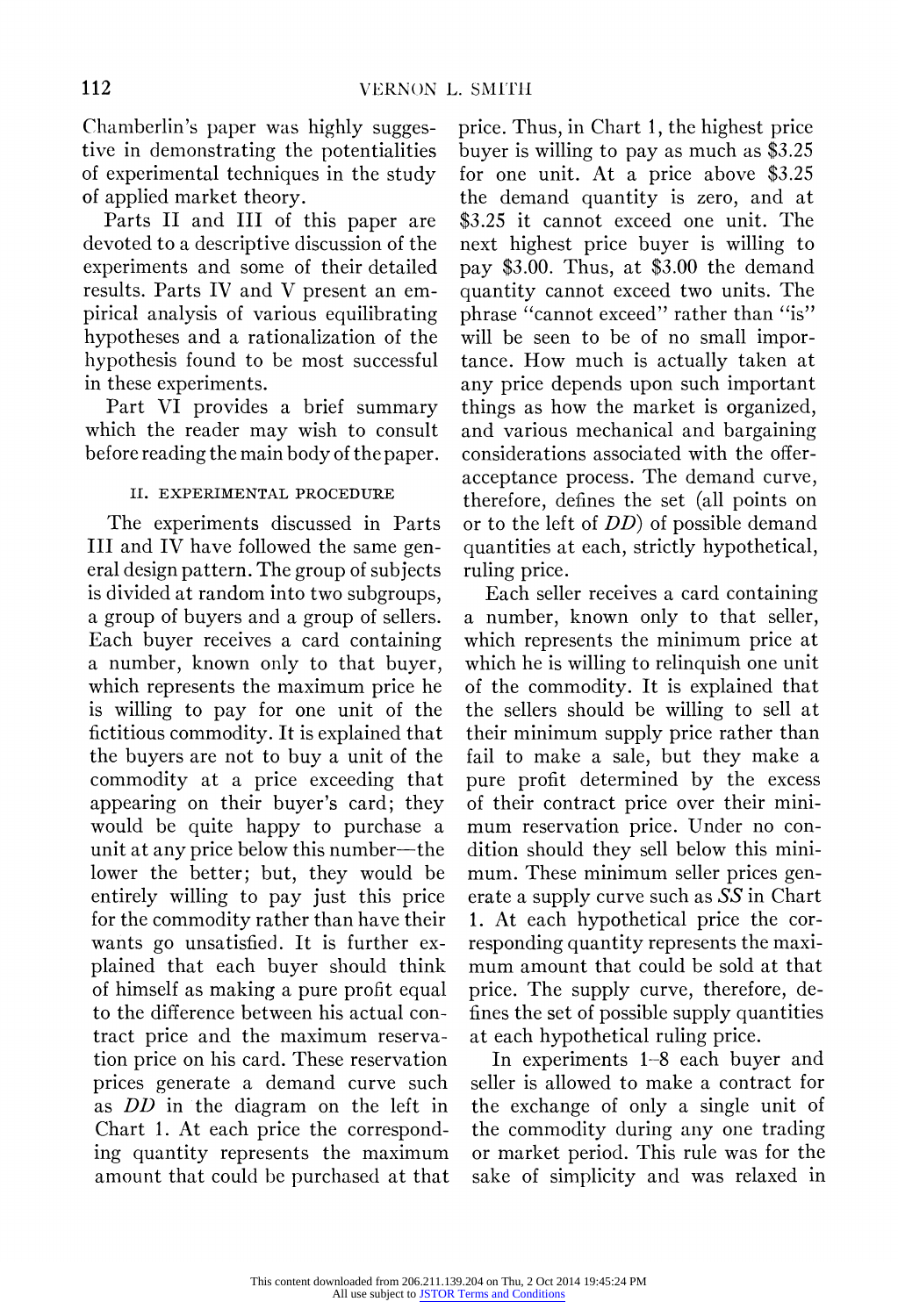subsequent experiments.

Each experiment was conducted over a sequence of trading periods five to ten minutes long depending upon the number of participants in the test group. Since the experiments were conducted within a class period, the number of trading periods was not uniform among

has been closed, and the buyer and seller making the deal drop out of the market in the sense of no longer being permitted to make bids, offers, or contracts for the remainder of that market period.<sup>3</sup> As soon as a bid or offer is accepted, the contract price is recorded together with the minimum supply price of the seller



the various experiments. In the typical experiment, the market opens for trading period 1. This means that any buyer (or seller) is free at any time to raise his hand and make a verbal offer to buy (or sell) at any price which does not violate his maximum (or minimum) reservation price. Thus, in Chart 1, the buyer holding the \$2.50 card might raise his hand and shout, "Buy at \$1.00." The seller with the \$1.50 card might then shout, "Sell at \$3.60." Any seller (or buyer) is free to accept a bid (or offer), in which case a binding contract and the maximum demand price of the buyer involved in the transaction. These observations represent the recorded data of the experiment.<sup>4</sup> Within the time limit

<sup>3</sup> All purchases are for final consumption. There are no speculative purchases for resale in the same or later periods. There is nothing, however, to prevent one from designing an experiment in which purchases for resale are permitted if the objective is to study the role of speculation in the equilibrating process. One could, for example, permit the carryover of stocks from one period to the next.

<sup>4</sup> Owing to limitations of manpower and equipment in experiments 1-8, bids and offers which did not lead to transactions could not be recorded. In subsequent experiments a tape recorder was used for this purpose.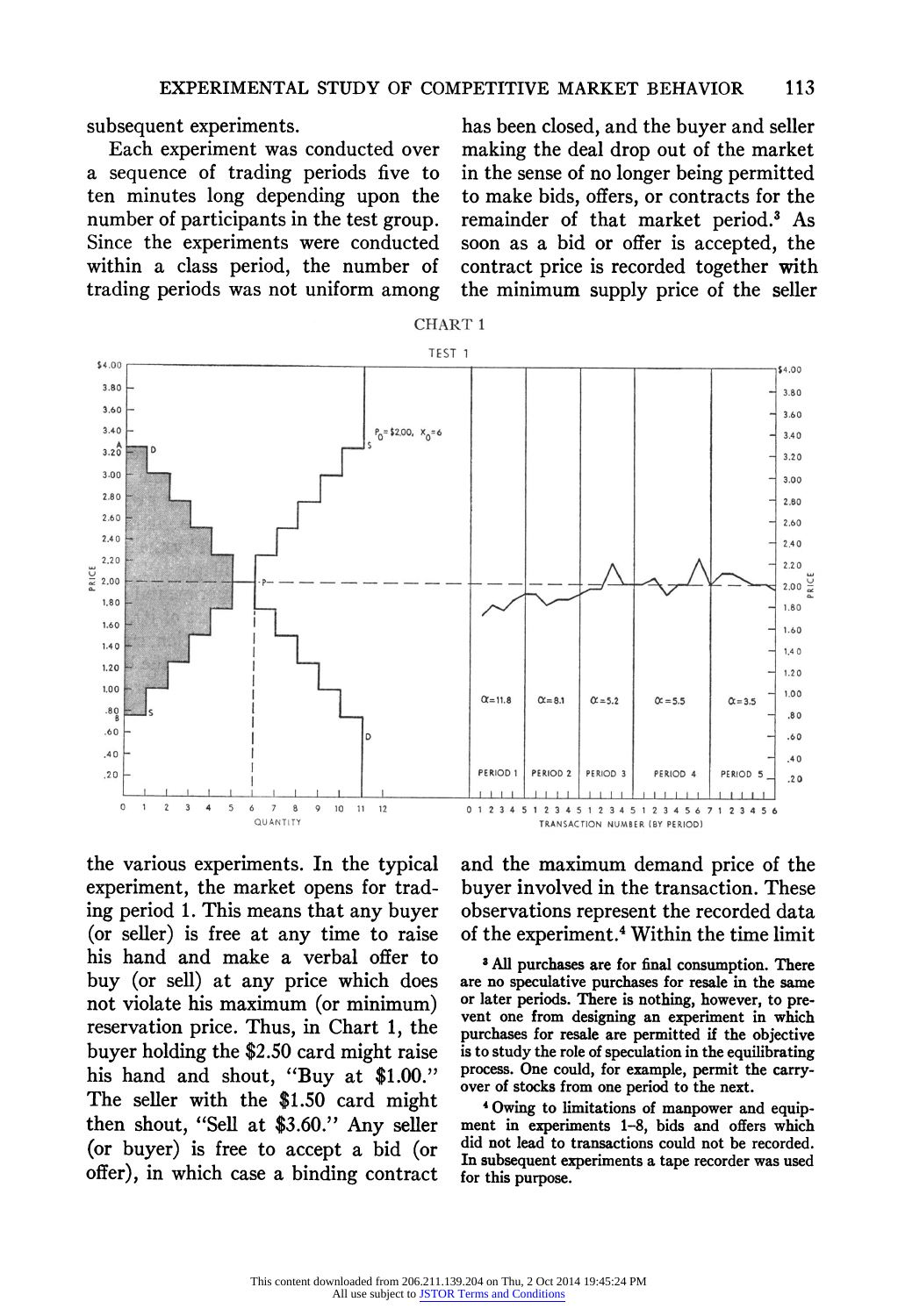**of a trading period, this procedure is continued until bids and offers are no longer leading to contracts. One or two calls are made for final bids or offers and the market is officially closed. This ends period 1. The market is then immediately reopened for the second "day" of trading. All buyers, including those who did and those who did not make contracts in the preceding trading period,**  now (as explained previously to the sub**jects) have a renewed urge to buy one unit of the commodity. For each buyer, the same maximum buying price holds in the second period as prevailed in the first period. In this way the experimental demand curve represents a demand per unit time or per trading period. Similarly, each seller, we may imagine, has "overnight" acquired a fresh unit of the commodity which he desires to sell in period 2 under the same minimum price conditions as prevailed in period 1. The experimental supply curve thereby represents a willingness to supply per unit time. Trading period 2 is allowed to run its course, and then period 3, and so on. By this means we construct a prototype market in which there is a flow of a commodity onto and off the market. The stage is thereby set to study price behavior under given conditions of normal supply and demand.' Some buyers and sellers, it should be noted, may be unable to make contracts in any trading period, or perhaps only in certain peri**ods. Insofar as these traders are sub**marginal buyers or sellers, this is to be expected. Indeed, the ability of these experimental markets to ration out submarginal buyers and sellers will be one measure of the effectiveness or competitive performance of the market.** 

**The above design considerations define a rejection set of offers (and bids) for eaclh buyer (and seller), which in turn** 

**defines a demand and a supply schedule for the market in question. These schedules do nothing beyond setting extreme limits to the observable price-quantity behavior in that market. All we can say is that the area above the supply curve is a region in which sales are feasible, while the area below the demand curve is a region in which purchases are feasible. Competitive price theory asserts that there will be a tendency for price-quantity equilibrium to occur at the extreme quantity point of the intersection of these two areas. For example, in Chart 1 the shaded triangular area APB represents the intersection of these feasible sales and purchase sets, with P the extreme point of this set. We have no guarantee that the equilibrium defined by the intersection of these sets will prevail, even approximately, in the experimental market (or any real counterpart of it). The mere fact that, by any definition, supply and demand schedules exist in the background of a market does not guarantee that any meaningful relationship exists** 

**5 The design of my experiments differs from that of Chamberlin (op. cit.) in several ways. In Chamberlin's experiment the buyers and sellers simply circulate and engage in bilateral higgling and bargaining until they make a contract or the trading period ends. As contracts are made the transaction price is recorded on the blackboard. Consequently, there is very little, if any, multilateral bidding. Each trader's attention is directed to the one person with whom he is bargaining, whereas in my experiments each trader's quotation is addressed to the entire trading group one quotation at a time. Also Chamberlin's experiment constitutes a pure exchange market operated for a single trading period. There is, therefore, less opportunity for traders to gain experience and to modify their subsequent behavior in the light of such experience. It is only through some learning mechanism of this kind that I can imagine the possibility of equilibrium being approached in any real market. Finally, in the present experiments I have varied the design from one experiment to another in a conscious attempt to study the effect of different conditions of supply and demand, changes in supply or demand, and changes in the rules of market organization on market-price behavior.**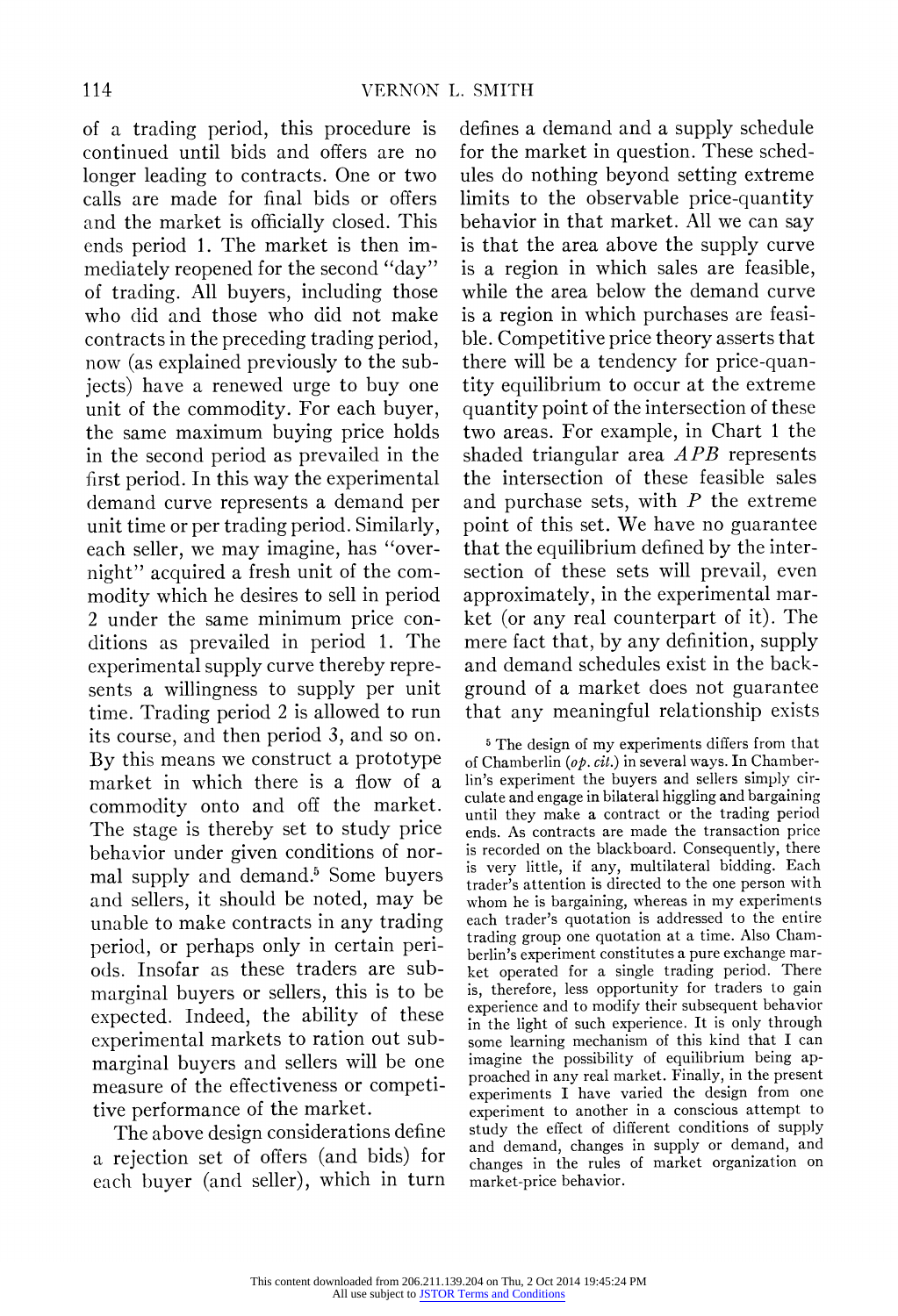**between those schedules and what is observed in the market they are presumed to represent. All the supply and demand schedules can do is set broad limits on the behavior of the market.6 Thus, in the symmetrical supply and demand diagram of Chart 1, it is conceivable that every buyer and seller could make a contract. The \$3.25 buyer could buy from the \$3.25 seller, the \$3.00 buyer could buy from the \$3.00 seller, and so forth, without violating any restrictions on the behavior of buyers and sellers.**  Indeed, if we separately paired buyers **and sellers in this special way, each pair could be expected to make a bilateral conitract at the seller's minimum price which would be equal to the buyer's maximum price.** 

**It should be noted that these experiments conform in several important ways to what we know must be true of many kinds of real markets. In a real competitive market such as a commodity or stock exchange, each marketer is likely to be ignorant of the reservation prices at which other buyers and sellers are willing to trade. Furthermore, the only way that a real marketer can obtain knowledge of market conditions is to** 

**<sup>6</sup>In fact, these schedules are modified as trading takes place. Whenever a buyer and a seller make a contract and "drop out" of the market, the demand and supply schedules are shifted to the left in a**  manner depending upon the buyer's and seller's **position on the schedules. Hence, the supply and**  demand functions continually alter as the trading process occurs. It is difficult to imagine a real market **process which does not exhibit this characteristic. this means that the intra-trading-period schedules**  are not independent of the transactions taking place. However, the *initial* schedules prevailing at the **opening of each trading period are independent of the transactions, and it is these schedules that I identify with the "theoretical conditions of supply**  and demand," which the theorist defines independ**ently of actual market prices and quantities. One of the important objectives in these experiments is to determine whether or not these initial schedules**  have any power to predict the observed behavior **of the market.** 

**observe the offers and bids that are tendered, and whether or not they are accepted. These are the public data of the market. A marketer can only know his own attitude, and, from observation, learn something about the objective behavior of others. This is a major feature of these experimental markets. We deliberately avoid placing at the disposal of our subjects any information which would not be practically attainable in a real market. Each experimental market is forced to provide all of its own "history." These markets are also a replica of real markets in that they are composed of a practical number of marketers, say twenty, thirty, or forty. We do not require an indefinitely large number of marketers, which is usually supposed necessary for the existence of "pure" competition.** 

**One important condition operating in our experimental markets is not likely to prevail in real markets. The experimental conditions of supply and demand are held constant over several successive trading periods in order to give any equilibrating mechanisms an opportunity to establish an equilibrium over time. Real markets are likely to be continually subjected to changing conditions of supply and demand. Marshall was well aware of such problems and defined equilibrium as a condition toward which the market would move if the forces of supply and demand were to remain stationary for a sufficiently long time. It is this concept of equilibrium that this particular series of experiments is designed, in part, to test. There is nothing to prevent one from passing out new buyer and/or seller cards, representing changed demand and/or supply conditions, at the end of each trading period if the objective is to study the effect of such constantly changing conditions on market behavior.**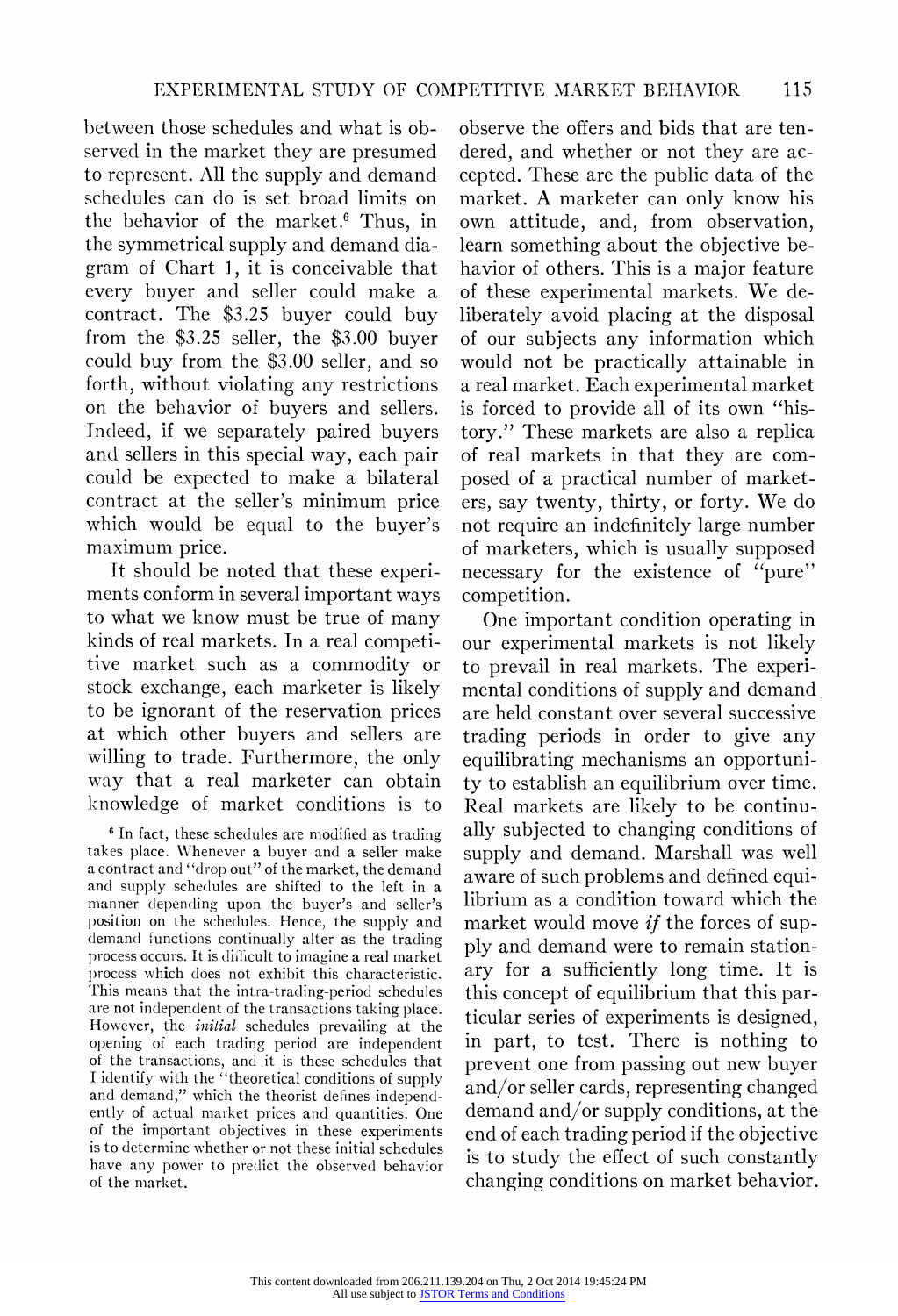**In three of the nine experiments, oncefor-all changes in demand and/or supply were made for purposes of studying the transient dynamics of a market's response to such stimuli.** 

#### **III. DESCRIPTION AND DISCUSSION**  OF EXPERIMENTAL RESULTS

**The supply and demand schedule for each experiment is shown in the diagram on the left of Charts 1-10. The price and quantity at which these schedules intersect will be referred to as the predicted or theoretical "equilibrium" price and quantity for the corresponding experimental market, though such an equilibrium will not necessarily be attained or approached in the market. The performance of each experimental market is summarized in the diagram on the right of Charts 1-10, and in Table 1. Each chart shows the sequence of contract or exchange prices in the order in which they occurred in each trading period. Thus, in Chart 1, the first transaction was effected at \$1.70, the second at \$1.80, and so on, with a total of five transactions occurring in trading period 1. These charts show contract price as a function of transaction number rather than calendar time, the latter of course being quite irrelevant to market dynamics.** 

**The most striking general characteristic of tests 1-3, 5-7, 9, and 10 is the remarkably strong tendency for exchange prices to approach the predicted equilibrium for each of these markets. As the exchange process is repeated through successive trading periods with the same conditions of supply and demand prevailing initially in each period, the variation in exchange prices tends to decline, and to cluster more closely around the equilibrium. In Chart 1, for example, the variation in contract prices over the five** 

**trading periods is from \$1.70 to \$2.25. The maximum possible variation is from \$0.75 to \$3.25 as seen in the supply and demand schedules. As a means of measuring the convergence of exchange prices in each market, a "coefficient of convergence," a, has been computed for each trading period in each market. The a for each trading period is the ratio of the standard deviation of exchange**  prices,  $\sigma_0$ , to the predicted equilibrium **price, Po, the ratio being expressed as**  a percentage. That is,  $\alpha = 100 \sigma_0/P_0$ where  $\sigma_0$  is the standard deviation of **exchange prices around the equilibrium price rather than the mean exchange price. Hence, a provides a measure of exchange price variation relative to the predicted equilibrium exchange price. As is seen in Table 1 and the charts for all tests except test 8, a tends to decline from one trading period to the next, with tests 2, 4A, 5, 6A, 7, 9A, and 10 showing monotone convergence.** 

**Turning now to the individual experimental results, it will be observed that the equilibrium price and quantity are approximately the same for the supply and demand curves of tests 2 and 3. The significant difference in the design of these two tests is that the supply and demand schedules for test 2 are relatively flat, while the corresponding schedules for test 3 are much more steeply inclined.** 

**Under the Walrasian hypothesis (the rate of increase in exchange price is an increasing function of the excess demand at that price), one would expect the market in test 2 to converge more rapidly than that in test 3. As is evident from comparing the results in Charts 2 and 3, test 2 shows a more rapid and less erratic tendency toward equilibrium. These results are, of course, consistent with nmany other hypotheses, including the**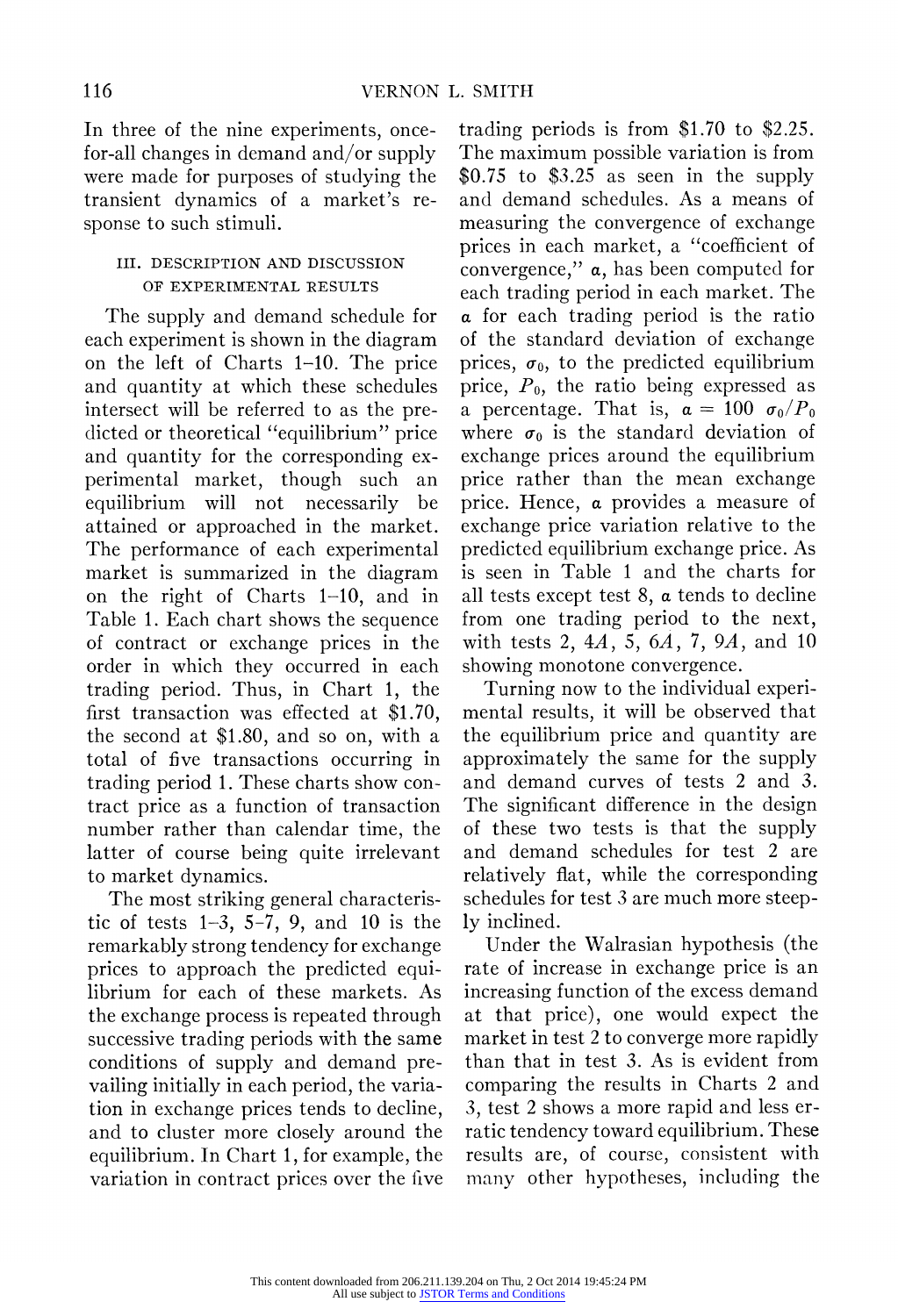**TABLE 1** 

| Test                | Trad-<br>ing<br>Period                                       | Pre-<br>dicted<br>Ex-<br>change<br>Quan-<br>tity<br>$(x_0)$ | Actual<br>Ex-<br>change<br>Quan-<br>tity<br>(x) | Predicted<br>Exchange<br>Price $(P_0)$       | Average<br>Actual<br>Exchange<br>Price<br>(P) | Coef-<br>ficient<br>of Con-<br>vergence<br>$a =$<br>$(100 \sigma_0)/$<br>$(P_0)$ | No. of Sub-<br><b>Buyers</b><br>Who<br>Could<br>Make<br>Contracts    | marginal  No. of Sub-<br>marginal<br><b>Buyers</b><br>Who Made<br>Contracts | No. of Sub-<br>marginal<br>Sellers<br>Who<br>Could<br>Make<br>Contracts | No. of Sub-<br>marginal<br>Sellers<br>Who Made<br>Contracts         |
|---------------------|--------------------------------------------------------------|-------------------------------------------------------------|-------------------------------------------------|----------------------------------------------|-----------------------------------------------|----------------------------------------------------------------------------------|----------------------------------------------------------------------|-----------------------------------------------------------------------------|-------------------------------------------------------------------------|---------------------------------------------------------------------|
| $1, \ldots, \ldots$ | $\left( 1 \right)$<br>$\frac{2}{3}$<br>$\bf{4}$<br>5         | 6<br>6<br>6<br>6<br>6                                       | 5<br>5<br>$\overline{5}$<br>$\overline{7}$<br>6 | 2.00<br>2.00<br>2.00<br>2.00<br>2.00         | 1.80<br>1.86<br>2.02<br>2.03<br>2.03          | 11.8<br>8.1<br>5.2<br>5.5<br>3.5                                                 | 5<br>$\frac{5}{5}$<br>$\overline{5}$                                 | $\bf{0}$<br>$\bf{0}$<br>$\bf{0}$<br>$\mathbf{1}$<br>0                       | 5<br>$\frac{5}{5}$<br>5<br>5                                            | $\bf{0}$<br>$\bf{0}$<br>$\bf{0}$<br>1<br>$\bf{0}$                   |
| $2, \ldots$         | (1<br>$\overline{2}$<br>$\overline{3}$                       | 15<br>15<br>15                                              | 16<br>15<br>16                                  | 3.425<br>3.425<br>3.425                      | 3.47<br>3.43<br>3.42                          | 9.9<br>5.4<br>2.2                                                                | 4<br>$\overline{4}$<br>$\overline{4}$                                | $\frac{2}{2}$                                                               | $\sqrt{3}$<br>$\overline{3}$<br>3                                       | $\mathbf{1}$<br>$\mathbf{1}$<br>$\bf{0}$                            |
| 3                   | (1<br>12<br>$\vert 3 \vert$<br>$\left 4\right\rangle$        | 16<br>16<br>16<br>16                                        | 17<br>15<br>15<br>15                            | 3.50<br>3.50<br>3.50<br>3.50                 | 3.49<br>3.47<br>3.56<br>3.55                  | 16.5<br>6.6<br>3.7<br>5.7                                                        | $\frac{5}{5}$<br>5                                                   | 1<br>$\bf{0}$<br>$\bf{0}$<br>0                                              | 6<br>6<br>6<br>6                                                        | $\boldsymbol{2}$<br>$\overline{\mathbf{1}}$<br>$\bf{0}$<br>$\bf{0}$ |
| $4A$                | 11<br>$ 2\rangle$<br>)3<br>14                                | 10<br>10<br>10<br>10                                        | 9<br>9<br>9<br>9                                | 3.10<br>3.10<br>3.10<br>3.10                 | 3.53<br>3.37<br>3.32<br>3.32                  | 19.1<br>10.4<br>7.8<br>7.6                                                       | None<br>None<br>None<br>None                                         | None<br>None<br>None<br>None                                                | None<br>None<br>None<br>None                                            | None<br>None<br>None<br>None                                        |
| $4B\ldots$          | $\begin{cases} 1 \\ 2 \\ 3 \end{cases}$                      | 8<br>$\,$ 8 $\,$<br>8                                       | 8<br>$\overline{7}$<br>6                        | 3.10<br>3.10<br>3.10                         | 3.25<br>3.30<br>3.29                          | 6.9<br>7.1<br>6.5                                                                | None<br>None<br>None                                                 | None<br>None<br>None                                                        | None<br>None<br>None                                                    | None<br>None<br>None                                                |
| $5A$                | (1<br>$ 2\rangle$<br>ÌЗ<br>$\vert 4$                         | 10<br>10<br>10<br>10                                        | 11<br>9<br>10<br>9                              | 3.125<br>3.125<br>3.125<br>3.125             | 3.12<br>3.13<br>3.11<br>3.12                  | 2.0<br>0.7<br>0.7<br>0.6                                                         | 7<br>$\frac{7}{7}$<br>$\overline{7}$                                 | 0<br>$\mathbf{1}$<br>1<br>0                                                 | $\overline{7}$<br>$\frac{7}{7}$<br>$\overline{7}$                       | $\bf{0}$<br>0<br>$\bf{0}$<br>$\bf{0}$                               |
| $5B$                | $\begin{cases} 1 \\ 2 \end{cases}$                           | 12<br>12                                                    | 12<br>12                                        | 3.45<br>3.45                                 | 3.68<br>3.52                                  | 9.4<br>4.3                                                                       | 4<br>4                                                               | 0<br>0                                                                      | $\frac{3}{3}$                                                           | $\boldsymbol{2}$<br>$\mathbf{0}$                                    |
| $6A$                | $\left(1\right)$<br> 2<br>$\overline{3}$<br> 4               | 12<br>12<br>12<br>12                                        | 12<br>12<br>12<br>12                            | 10.75<br>10.75<br>10.75<br>10.75             | 5.29<br>7.17<br>9.06<br>10.90                 | 53.8<br>38.7<br>21.1<br>9.4                                                      | $\frac{5}{5}$<br>5                                                   | $\frac{3}{2}$<br>$\bf{0}$                                                   | None<br>None<br>None<br>None                                            | None<br>None<br>None<br>None                                        |
| $6B$                | $\begin{smallmatrix} 1 \\ 2 \end{smallmatrix}$               | 12<br>12                                                    | 11<br>6                                         | 8.75<br>8.75                                 | 9.14                                          | 11.0<br>.                                                                        | 4<br>4                                                               | 1<br>1                                                                      | None<br>None                                                            | None<br>None                                                        |
| 7.1.1.1.            | (1)<br>2<br> 3<br>$\overline{4}$<br>$\sqrt{5}$<br>6          | 9<br>9<br>9<br>9<br>9<br>0                                  | 8<br>9<br>9<br>8<br>9<br>9                      | 3.40<br>3.40<br>3.40<br>3.40<br>3.40<br>3.40 | 2.12<br>2.91<br>3.23<br>3.32<br>3.33<br>3.34  | 49.1<br>22.2<br>7.1<br>5.4<br>3.0<br>2.7                                         | 3<br>$\overline{3}$<br>$\overline{\mathbf{3}}$<br>$\frac{3}{3}$<br>3 | 1<br>0<br>1<br>0<br>$\bf{0}$<br>0                                           | None<br>None<br>None<br>None<br>None<br>None                            | None<br>None<br>None<br>None<br>None<br>None                        |
| $8A$                | 11<br>)2<br>$\frac{1}{3}$<br> 4                              | $\frac{7}{7}$<br>7<br>7                                     | 8<br>5<br>6<br>5                                | 2.25<br>2.25<br>2.25<br>2.25                 | 2.50<br>2.20<br>2.12<br>2.12                  | 19.0<br>2.9<br>7.4<br>7.0                                                        | 5<br>$\frac{5}{5}$                                                   | $\bf{0}$<br>0<br>0<br>0                                                     | 4<br>$\overline{4}$<br>$\overline{4}$<br>4                              | 0<br>0<br>0<br>0                                                    |
| $8B$                | $\int$ 1<br>Í2                                               | 7<br>7                                                      | 6<br>6                                          | 2.25<br>2.25                                 | 2.23<br>2.29                                  | 7.8<br>6.1                                                                       | 5<br>5                                                               | 0<br>$\bf{0}$                                                               | $\overline{4}$<br>$\overline{4}$                                        | 0<br>$\bf{0}$                                                       |
| $9A$                | $\begin{cases} 1 \\ 2 \end{cases}$<br>$\left 3\right\rangle$ | 18<br>18<br>18                                              | 18<br>18<br>18                                  | 3.40<br>3.40<br>3.40                         | 2.81<br>2.97<br>3.07                          | 21.8<br>15.4<br>13.2                                                             | 6<br>6<br>6                                                          | 3<br>$\boldsymbol{2}$<br>$\boldsymbol{2}$                                   | None<br>None<br>None                                                    | None<br>None<br>None                                                |
| $9B$                | 1                                                            | 20                                                          | 20                                              | 3.80                                         | 3.52                                          | 10.3                                                                             | 4                                                                    | 3                                                                           | 2                                                                       | $\theta$                                                            |
| $10$                | $\begin{cases} 1 \\ 2 \end{cases}$<br>$\left 3\right\rangle$ | 18<br>18<br>18                                              | 18<br>17<br>17                                  | 3.40<br>3.40<br>3.40                         | 3.17<br>3.36<br>3.38                          | 11.0<br>3.2<br>2.2                                                               | 4<br>4<br>4                                                          | $\sqrt{2}$<br>1<br>0                                                        | None<br>None<br>None                                                    | None<br>None<br>None                                                |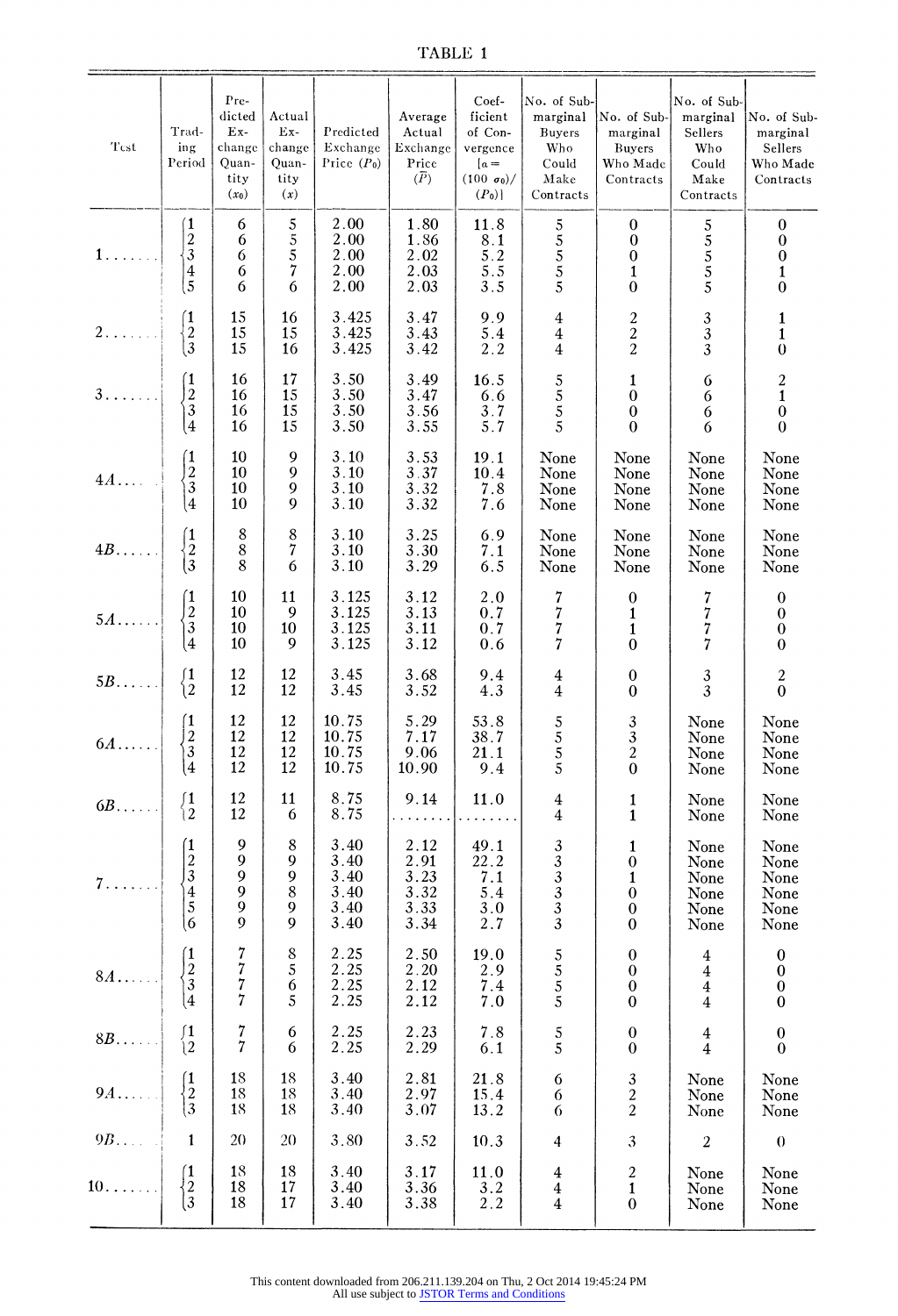





TEST<sub>3</sub>

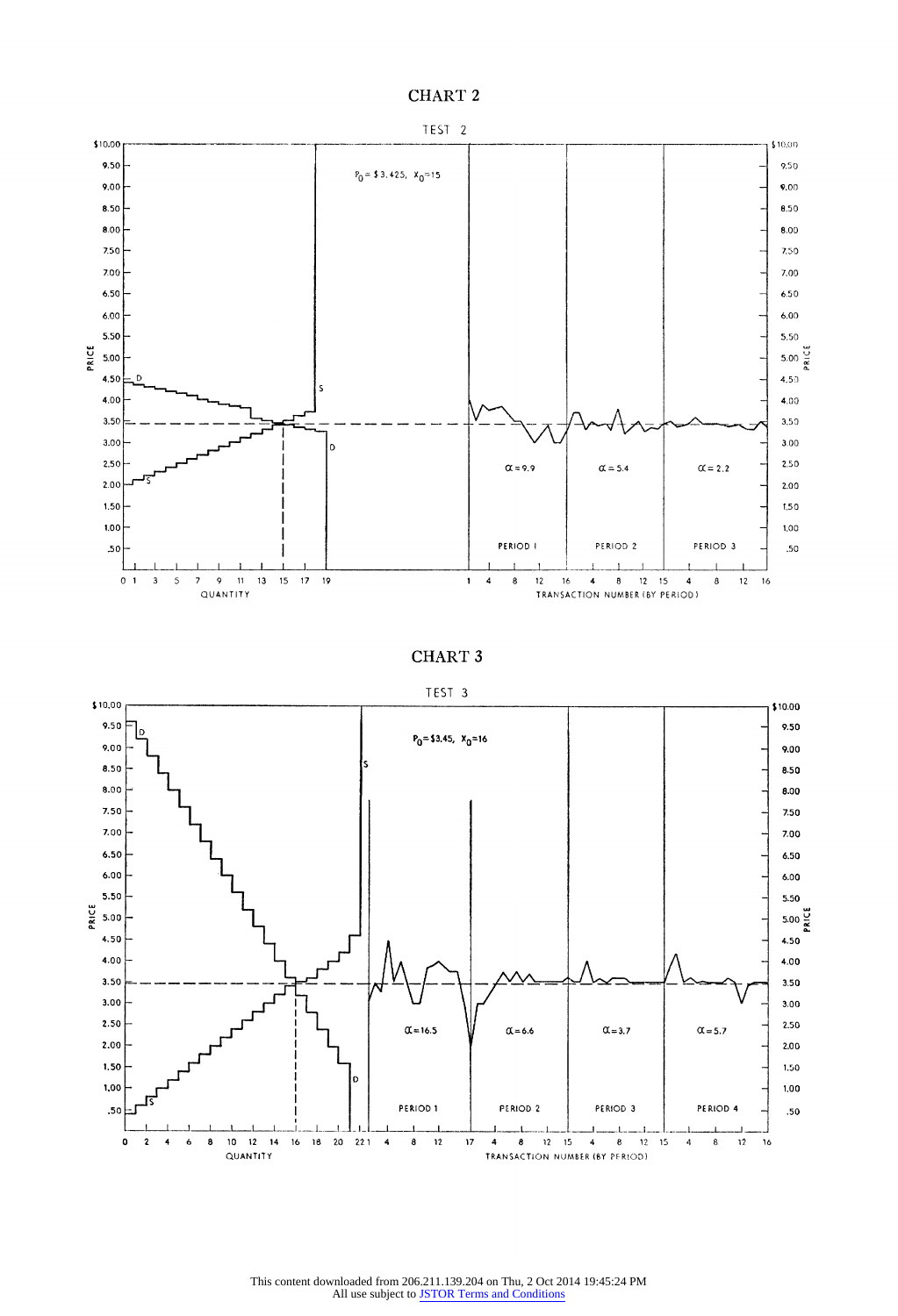excess-rent hypothesis, to be discussed  $later.<sup>7</sup>$ 

The tests in Chart 4 are of special interest from the point of view of the Walrasian hypothesis. In this case the supply curve is perfectly elastic-all sellers have cards containing the price \$3.10. Each seller has the same lower bound on his reservation price acceptance set. equilibrium since there is a considerable excess supply at prices just barely above the equilibrium price. From the results we see that the market is not particularly slow in converging, but it converges to a fairly stable price about \$0.20 above the predicted equilibrium. Furthermore, in test  $4B$ , which was an extension of 4A, the interjection of a decrease in



In this sense, there is no divergence of attitude among the sellers, though there might be marked variation in their bargaining propensities. According to the Walrasian hypothesis this market should exhibit rapid convergence toward the

<sup>7</sup> The results are inconsistent with the so-called Marshallian hypothesis (the rate of increase in quantity exchanged is an increasing function of the excess of demand price over supply price), but this hypothesis would seem to be worth considering only in market processes in which some quantity-adjusting decision is made by the marketers. The results of a pilot experiment in "short-run" and "long-run" equilibrium are displayed in the Appendix.

demand from  $DD$  to  $D'D'$  was ineffective as a means of shocking the market down to its supply and demand equilibrium. This decrease in demand was achieved by passing out new buyer cards corresponding to  $D'D'$  at the close of period  $\overline{4}$  in test  $4A$ . As expected, the market approaches equilibrium from above, since contracts at prices below equilibrium are impossible.

The sellers in this market presented a solid front against price being lowered to "equilibrium." In the previous mar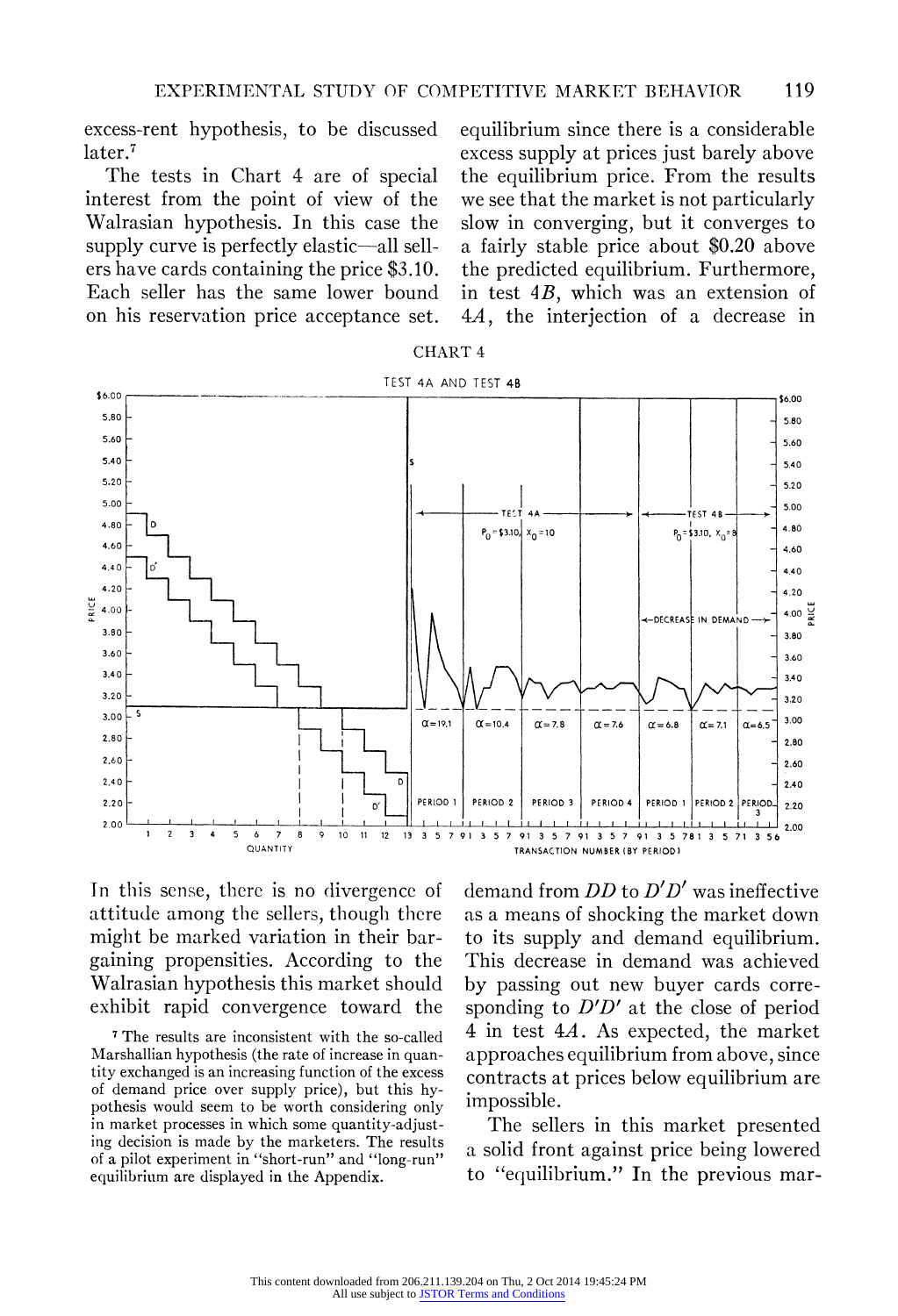**kets there was a divergence of seller attitude, so that only a very few marginal and near-marginal sellers might offer serious resistance to price being forced to equilibrium. And this resistance tended to break down when any of the stronger intramarginal sellers accepted contracts below equilibrium.** 

**From these results it is clear that the static competitive market equilibrium may depend not only on the intersection of the supply and demand schedules, but also upon the shapes of the schedules. Specifically, I was led from test 4 to the tentative hypothesis that there may be an upward bias in the equilibrium price of a market, which will be greater the more elastic is the supply schedule relative to demand.8 For example, let A be the area under the demand schedule and above the theoretical equilibrium. This is Marshall's consumer surplus, but to avoid any welfare connotations of this term, I shall refer to the area as "buyers' rent." Let B be the area above the supply schedule and below the theoretical equilibrium (Marshall's producer surplus) which I shall call "sellers' rent." Now, the tentative hypothesis was that the actual market equilibrium will be above the theoretical equilibrium by an amount which depends upon how large A is relative to B. Similarly, there will be a downward bias if A is small relative to B.** 

**Test 4 is of course an extreme case,**  since  $B = 0$ . In test 3, A is larger than **B, and the trading periods 3 and 4 exhibit a slight upward bias in the average actual exchange price (see Table 1). This provides some slight evidence in favor of the hypothesis.** 

**As a consequence of these considerations, test 7 was designed specifically to obtain additional information to support or contradict the indicated hypothesis. In this case, as is seen in Chart 7 (see below), buyers' rent is substantially smaller than sellers' rent. From the resulting course of contract prices over six trading periods in this experiment, it is evident that the convergence to equilibrium is very slow. From Table 1, the average exchange prices in the last three trading periods are, respectively, \$3.32, \$3.33, and \$3.34. Average contract prices are still exhibiting a gradual approach to equilibrium. Hence, it is entirely possible that the static equilibrium would eventually have been attained. A still smaller buyers' rent may be required to provide any clear downward bias in the static equilibrium. One thing, however, seems quite unmistakable from Chart 7, the relative magnitude of buyers' and sellers' rent affects the speed with which the actual market equilibrium is approached. One would expect sellers to present a somewhat weaker bargaining front, especially at first, if their rent potential is large relative to that of buyers. Thus, in Chart 7,**  it is seen that several low reservation **price sellers in trading periods 1 and 2 made contracts at low exchange prices, which, no doubt, seemed quite profitable to these sellers. However, in both these trading periods the later exchange prices were much higher, revealing to the low-price sellers that, however profitable their initial sales had been, still greater profits were possible under stiffer bargaining.** 

**A stronger test of the hypotheses that buyer and seller rents affect the speed of adjustment and that they affect the**  final equilibrium in the market would **be obtainable by introducing actual mon-**

**<sup>8</sup>Note that the Wairasian hypothesis might lead one to expect a downward bias since excess supply is very large at prices above equilibrium if supply is very elastic relative to demand.**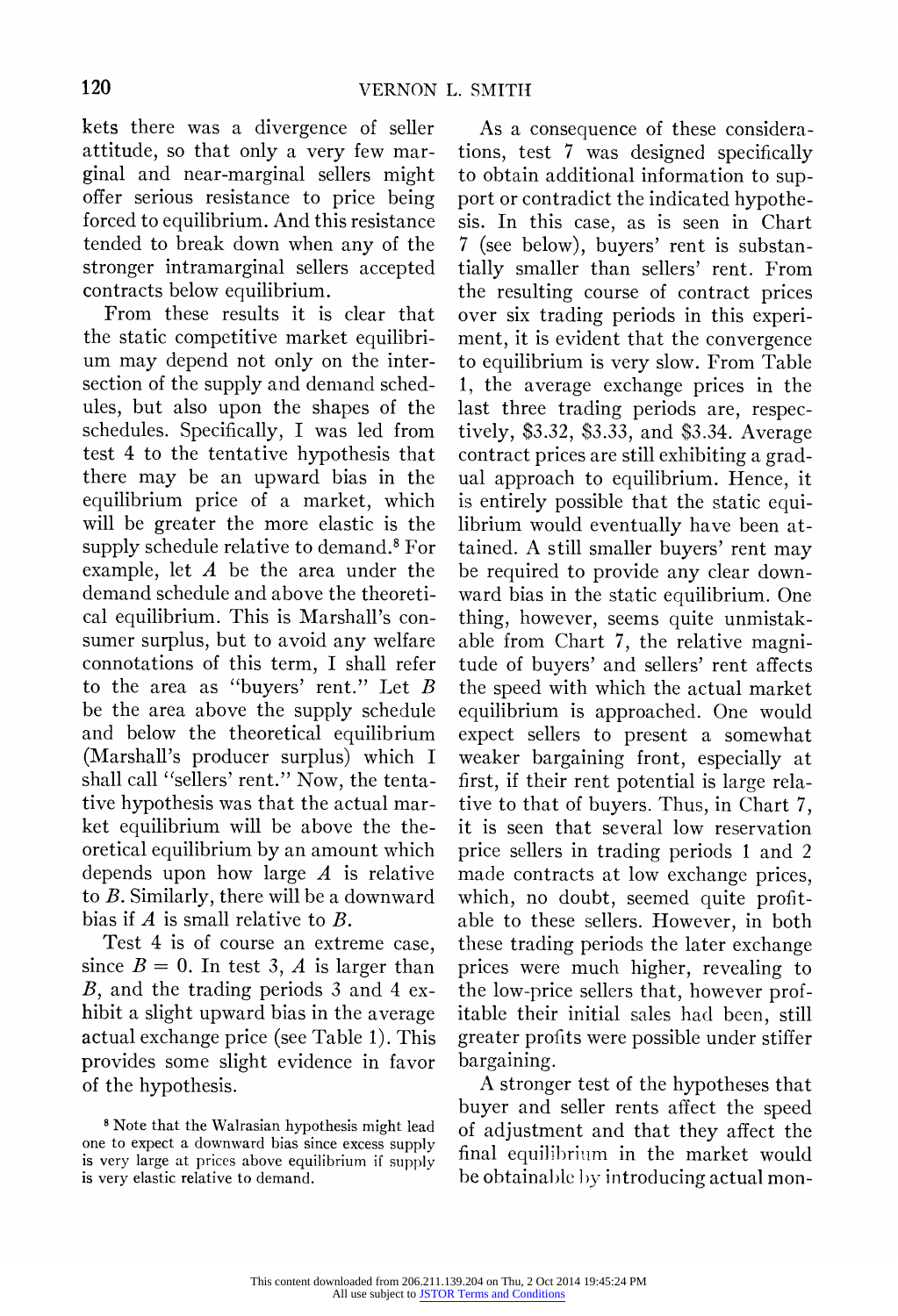etary payoffs in the experiment. Thus, one might offer to pay each seller the difference between his contract price and his reservation price and each buyer the difference between his reservation price and his contract price. In addition, one might pay each trader a small lump sum  $(say $0.05)$  just for making a contract in any period. This sum would represent

any such reluctance that is attributable to artificial elements in the present experiments.<sup>9</sup>

The experiment summarized in Chart 5 was designed to study the effect on market behavior of changes in the conditions of demand and supply. As it happened, this experiment was performed on a considerably more mature group



CHART<sub>5</sub>

"normal profits," that is, a small return even if the good is sold at its minimum supply price or purchased at its maximum demand price. The present experiments have not seemed to provide any motivation problems. The subjects have shown high motivation to do their best even without monetary payoffs. But our experimental marginal buyers and sellers may be more reluctant to approach their reservation prices than their counterparts in real markets. The use of monetary payoffs, as suggested, should remove

of subjects than any of the other experiments. Most of the experiments were performed on sophomore and junior engineering, economics, and business majors, while test 5 was performed on a

<sup>9</sup> Since this was written, an experiment has been tried using monetary payoffs and the same supply and demand design shown in Chart 4. The result, as conjectured in the text, was to remove the reluctance of sellers to sell at their reservation prices. By the second trading period the market was firmly in equilibrium. In the third period all trades were at \$3.10! Apparently \$0.05 per period was considered satisfactory normal profit.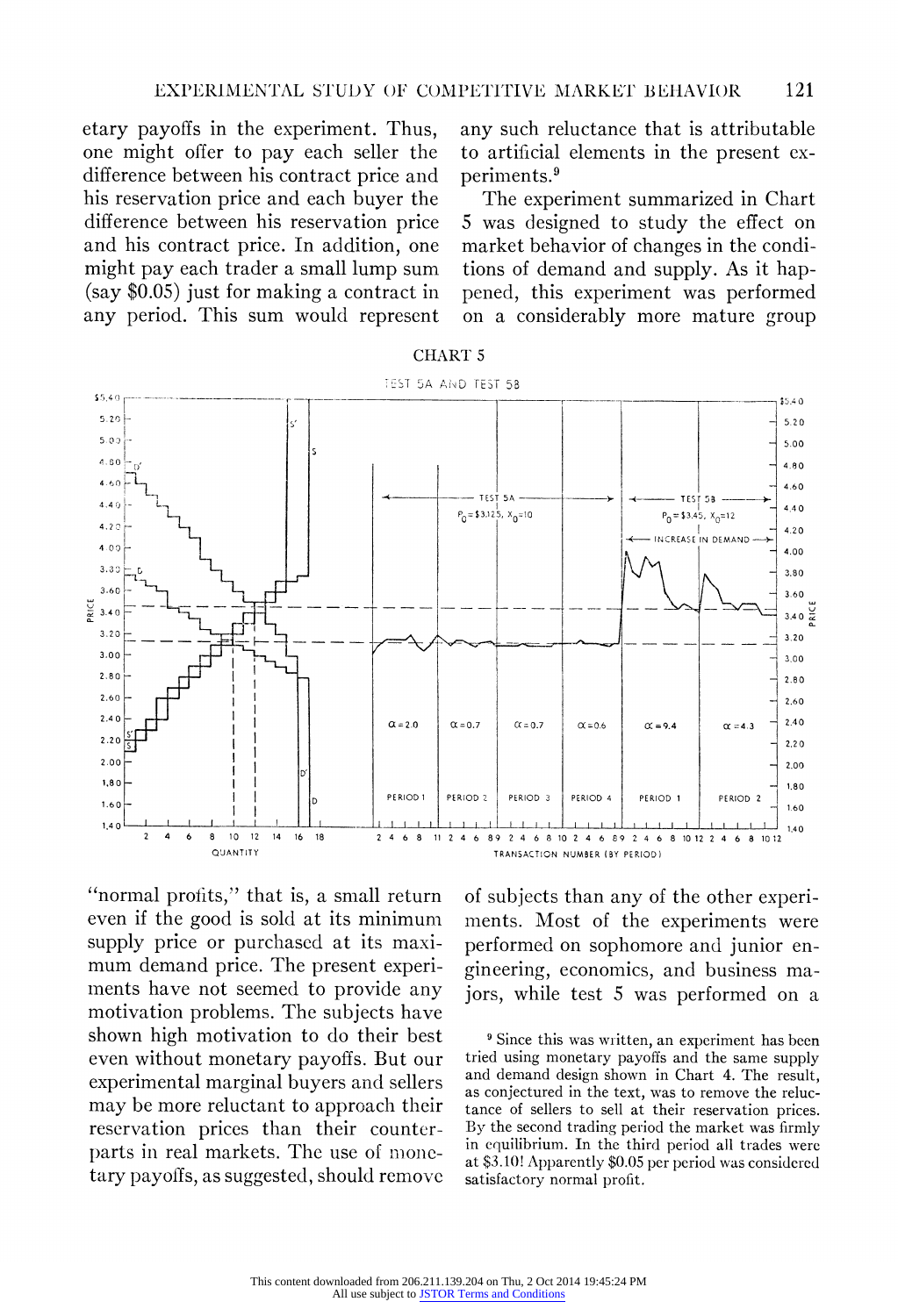**graduate class in economic theory. In view of this difference, it is most interesting to find the phenomenally low values for a exhibited by test 5A. The coefficient of convergence is smaller for the opening and later periods of this market than for any period of any of the other tests. Furthermore, trading periods 2-4 show a's of less than 1 per cent, indicating an inordinately strong and rapid tendency toward equilibrium. In this case, no offers or bids were accepted until the bidding had converged to prices which were very near indeed to the equilibrium. Contract prices ranged from \$3.00 to \$3.20 as compared with a possible range from \$2.10 to \$3.75.** 

**At the close of test 5A new cards were distributed corresponding to an increase in demand, from DD to D'D', as shown in Chart 5.10 The subjects, of course, could guess from the fact that new buyer cards were being distributed that a change in demand was in the wind. But they knew nothing of the direction of change in demand except what might be guessed by the buyers from the alteration of their individual reservation prices. When trading began (period 1, test 5B), the immediate response was a very considerable upward sweep in exchange prices with several contracts being closed in the first trading period well above the new higher equilibrium price. Indeed, the eagerness to buy was so strong that two sellers who were submarginal both before and after the increase in demand (their reservation prices were** 

**<sup>10</sup>Note also that there was a small (one-unit) decrease in supply from SS to S'S'. This was not planned. It was due to the inability of one subject (the seller with the \$2.10 reservation price) in test 5A to participate in test SB. Therefore, except for the deletion of this one seller from the market, the conditions of supply were not altered, that is, the**  sellers of test 5B retained the same reservation price **cards as they had in test 5A1.** 

**\$3.50 and \$3.70) were able to make contracts in this transient phase of the market. Consequently, the trading group showing the strongest equilibrating tendencies exhibited very erratic behavior in the transient phase following the increase in demand. Contract prices greatly overshot the new equilibrium and rationing by the market was less efficient in this transient phase. In the second trading period of test 5B no submarginal sellers or buyers made contracts and the market exhibited a narrowed movement toward the new equilibrium.** 

**Test 6A was designed to determine whether market equilibrium was affected by a marked imbalance between the number of intramarginal sellers and the number of intramarginal buyers near the predicted equilibrium price. The demand curve, DD, in Chart 6 falls continuously to the right in one-unit steps, while the supply curve, SS, becomes perfectly inelastic at the price \$4.00, well below the equilibrium price \$10.75. The tentative hypothesis was that the large rent (\$6.75) enjoyed by the marginal seller, with still larger rents for the intramarginal sellers, might prevent the theoretical equilibrium from being established. From the results it is seen that the earlier conjecture concerning the effect of a divergence between buyer and seller rent on the approach to equilibrium is confirmed. The approach to equilibrium is from below, and the convergence is relatively slow. However, there is no indication that the lack of marginal sellers near the theoretical equilibrium has prevented the equilibrium from being attained. The average contract price in trading period 4 is \$10.90, only \$0.15 above the predicted equilibrium.** 

**At the close of trading period 4 in test 6A, the old buyer cards corresponiding to DD were replaced by new cards**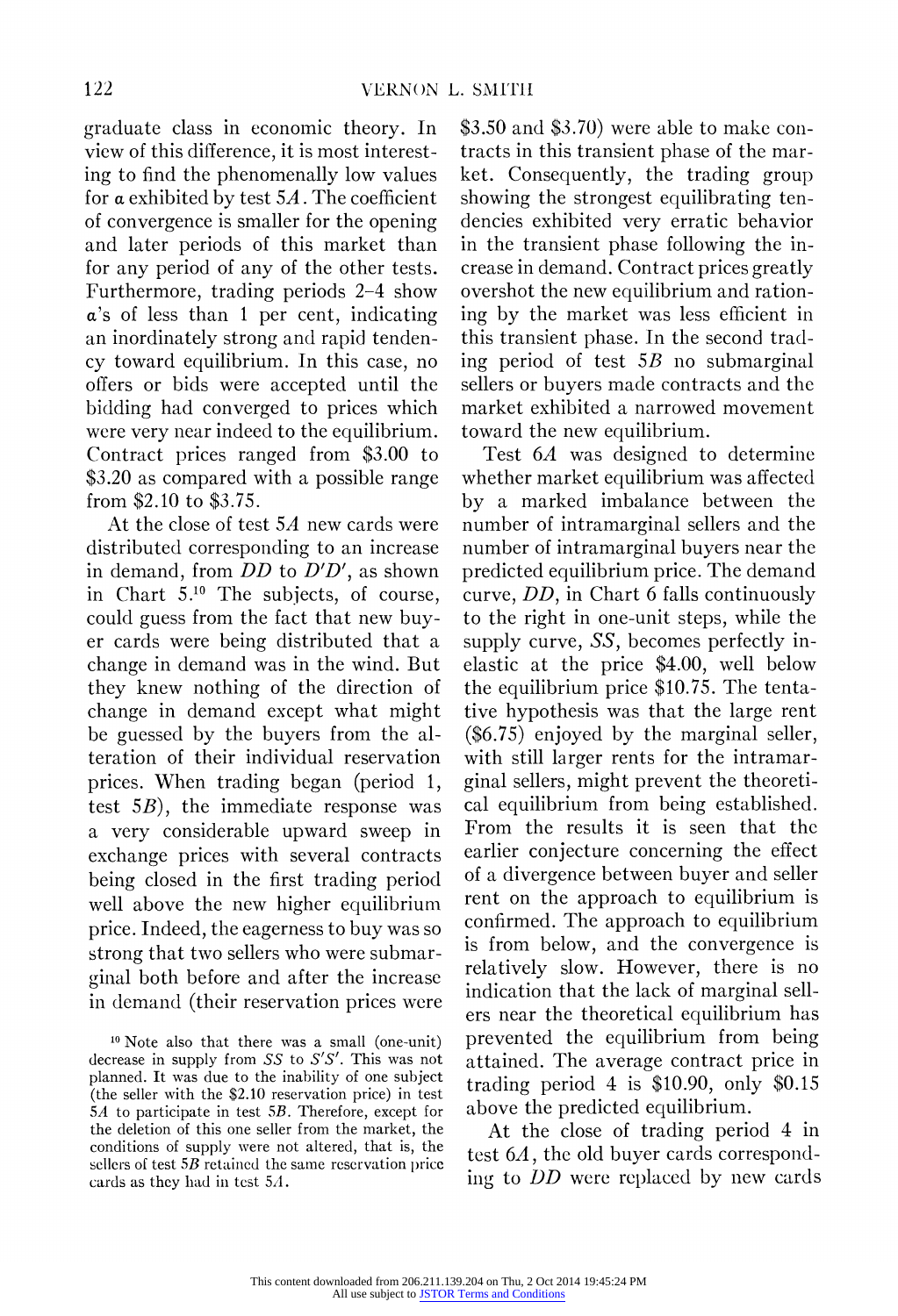#### **CHAR'' 6**



**CHART7** 

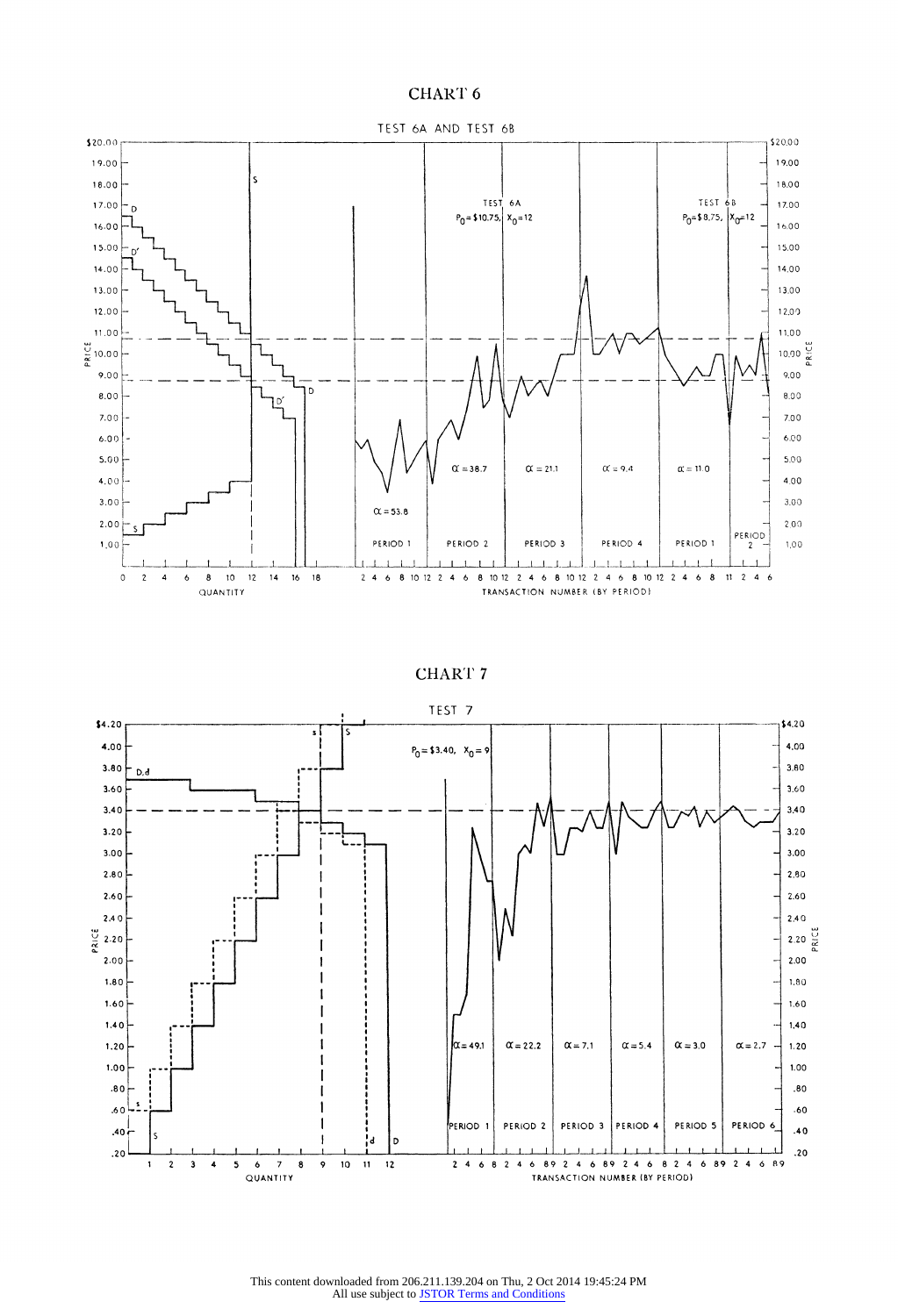**corresponding to D'D' in Chart 6. Trading was resumed with the new conditions of decreased demand (test 6B). There was not sufficient time to permit two full trading periods of market experience to be obtained under the new demand conditions. However, from the results in Chart 6, it is evident that the market responded promptly to the decrease in** 

**(test 8A), only sellers were permitted to enunciate offers. In this market, buyers played a passive role; they could either accept or reject the offers of sellers but were not permitted to make bids. This market was intended to simulate approximately an ordinary retail market. In such markets, in the United States, sellers typically take the initiative in** 



**CHART 8** 

**demand by showing apparent convergence to the new equilibrium. Note in particular that there occurred no significant tendency for market prices to overshoot the new equilibrium as was observed in test 5B.** 

**All of the above experiments were conducted under the same general rules of market organization. Test 8 was performed as an exploratory means of testing the effect of changes in market organization on market price. In the first four trading periods of this experiment**  **advertising their offer prices, with buyers electing to buy or not to buy rather than taking part in a higgling and bargaining process. Since sellers desire to sell at the highest prices they can get, one would expect the offer prices to be high, and, consequently, one might expect the exchange prices to show a persistent tendency to remain above the predicted equilibrium. The result was in accordance with this crude expectation in the first market period only (test 8A, Chart 8). Since sellers only were making**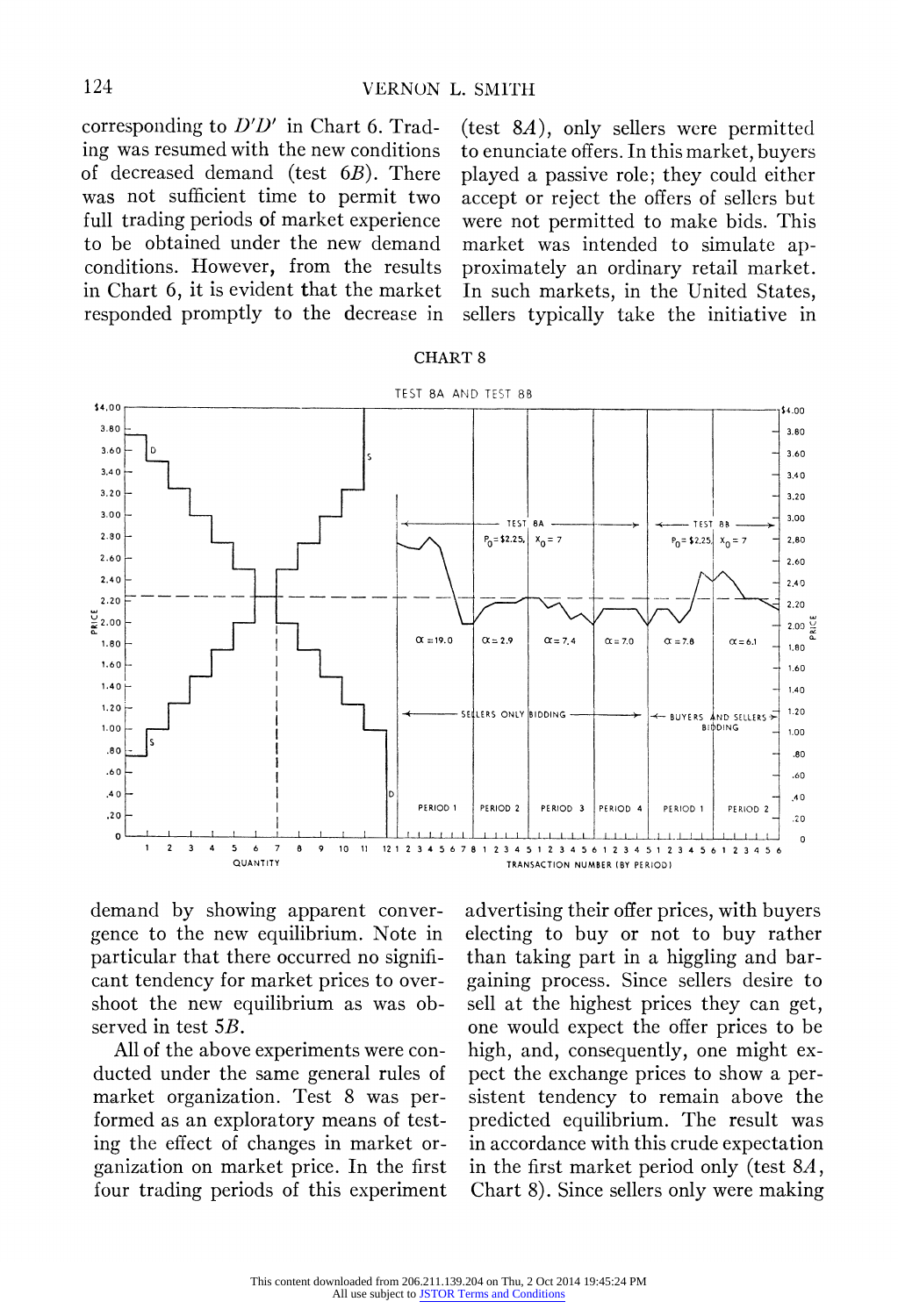**offers, the price quotations tended to be very much above equilibrium. Five of these offers were accepted at prices ranging from \$2.69 to \$2.80 by the five buyers with maximum reservation prices of \$2.75 or more. This left only buyers with lower reservation prices. The competition of sellers pushed the offer prices lower and the remaining buyers made contracts at prices (\$2.35, \$2.00, and \$2.00) near or below the equilibrium price. The early buyers in that first market period never quite recovered from having subsequently seen exchange prices fall much below the prices at which they had bought. Having been badly fleeced, through ignorance, in that first trading period, they refrained from accepting any high price offers in the remaining three periods of the test. This action, together with seller offer price competition, kept exchange prices at levels persistently below equilibrium for the remainder of test 8A. Furthermore, the coefficient of convergence increased from 2.9 per cent in the second trading period to 7.4 and 7.0 per cent in the last two periods. At the close of the fourth trading period, the market rules were changed to allow buyers to make quotations as well as sellers. Under the new rules (test 8B) two trading periods were run. Exchange prices immediately moved toward equilibrium with the closing prices of period 1 and opening prices of period 2 being above the equilibrium for the first time since period 1 of test 8A.** 

**It would seem to be of some significance that of the ten experiments reported on, test 8 shows the clearest lack of convergence toward equilibrium. More experiments are necessary to confirm or deny these results, but it would appear that important changes in market organization-such as permitting only sellers to make quotations-have a distinctly (listurbing effect on the equilibrating**  **process. In particular the conclusion is suggested that markets in which only sellers competitively publicize their offers tend to operate to the benefit of buyers at the expense of sellers.** 

**Turning to tests 9A and 10 (shown in Charts 9 and 10), it should be noted that the buyers and sellers in these tests received the same cards as their counterparts in test 7. The only difference was that the former entered the market to effect two transactions each, instead of one. Thus the three buyers with \$3.70 cards could each buy two units at \$3.70 or less in tests 9 and 10. This change in the design of test 7 resulted in a doubling of the maximum demand and supply quantities at each hypothetical price.** 

**By permitting each buyer and seller to make two contracts per period, twice as much market "experience" is potentially to be gained by each trader in a given period. Each trader can experiment more in a given market-correcting his bids or offers in the light of any surprises or disappointments resulting from his first contract. In the previous experiments such corrections or alterations in the bargaining behavior of a trader had to await the next trading period once the trader had made a contract.11** 

**"1 This process of correction over time, based upon observed price quotations and the actual contracts that are executed, is the underlying adjustment mechanism operating in all of these experi**ments. This is in contrast with the Walrasian tâton**nement or groping process in which "when a price is cried, and the effective demand and offer corresponding to this price are not equal, another price is cried for which there is another corresponding effective demand and offer" (see Leon Walras, Elements of Pure Economics, trans. William Jaffe [Chicago: Richard D. Irwin, Inc., 1954], p. 242). The Walrasian groping process suggests a centralized institutional means of trying different price quotations until the equilibrium is discovered. In our experiments, as in real markets, the groping process is decentralized, with all contracts binding whether they are at equilibrium or non-equilibrium prices.**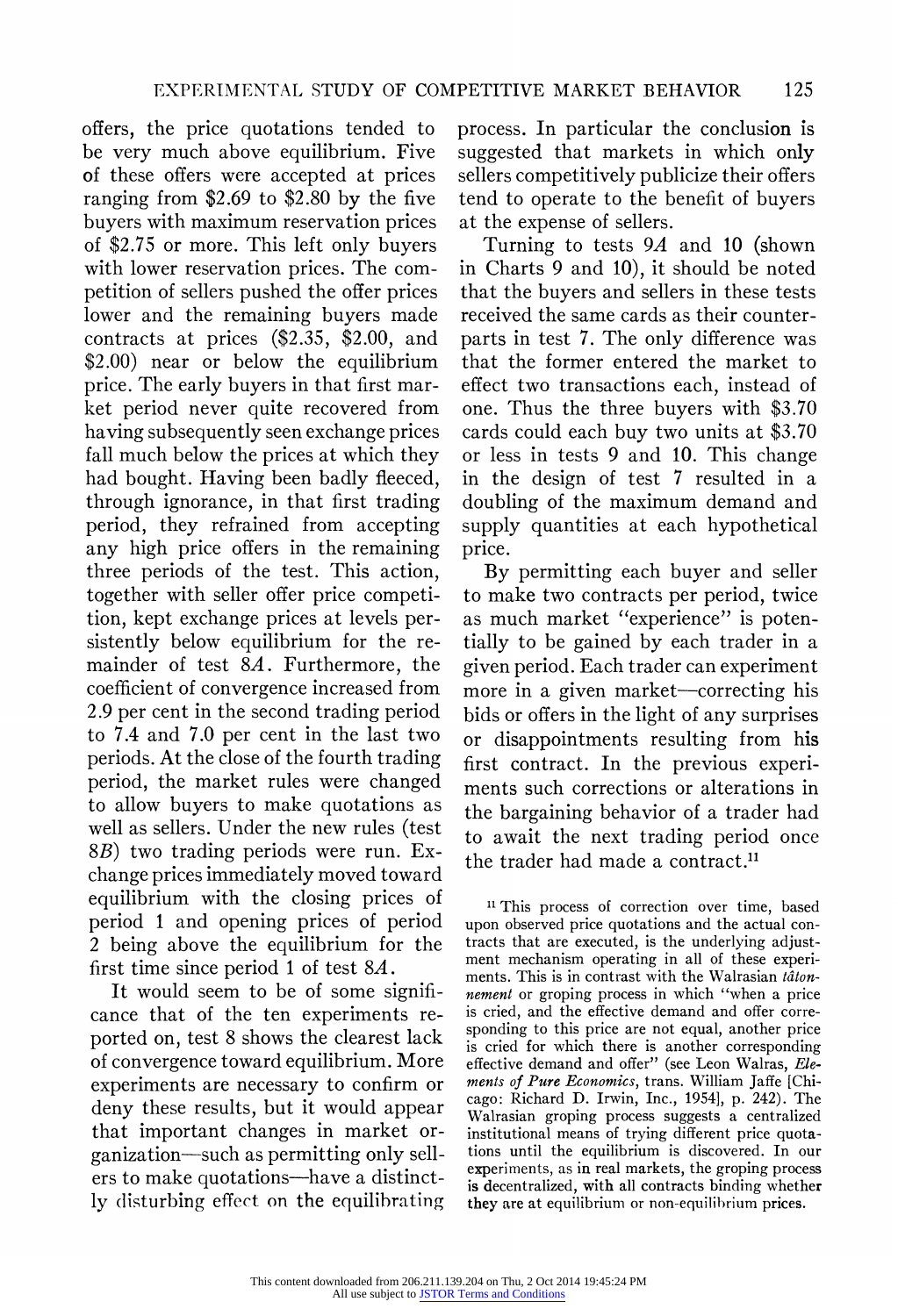**Comparison of the results of the three trading periods in test 9A with the first three trading periods of test 7 shows that the tendencies toward equilibrium (as measured by a) were greater in test 9A during the first two periods and smaller in the third period. The same comparison between tests 7 and 10 reveals a stronger tendency toward equilibrium in test 10 than in the first three periods** 

**of trade increased to the new equilibrium rate of twenty units per period. Note that the equilibrium tendency in the trading period of test 9B was greater than in any of the perious periods of test 9A. The increase in demand, far from destabilizing the market as was the case in test 5B, tended to strengthen its relatively weak equilibrium tendencies.** 



of 7. Hence an increase in velume appears **to speed the equilibrating process. Indeed, the three trading periods of test 10 are roughly equivalent to the six trading periods of test 7, so that doubling volume in a given period is comparable to running two trading periods at the same volume.** 

**In test 9B the consequences of an increase in demand were once again tested. Contract prices responded by moving upward immediately, and the volume** 

## **IV. EMPIRICAL ANALYSIS OF EXPERI-MENTAL DATA: THE "EXCESS-RENT" HYPOTHESIS**

**The empirical analysis of these ten experiments rests upon the hypothesis that there exists a stochastic difference equation which "best" represents the price convergence tendencies apparent in Charts 1-10. The general hypothesis is that** 

$$
\Delta p_i = p_{i+1} - p_i = f[x_1(p_i),
$$
  

$$
x_2(p_i), \ldots] + \epsilon_i,
$$
 (1)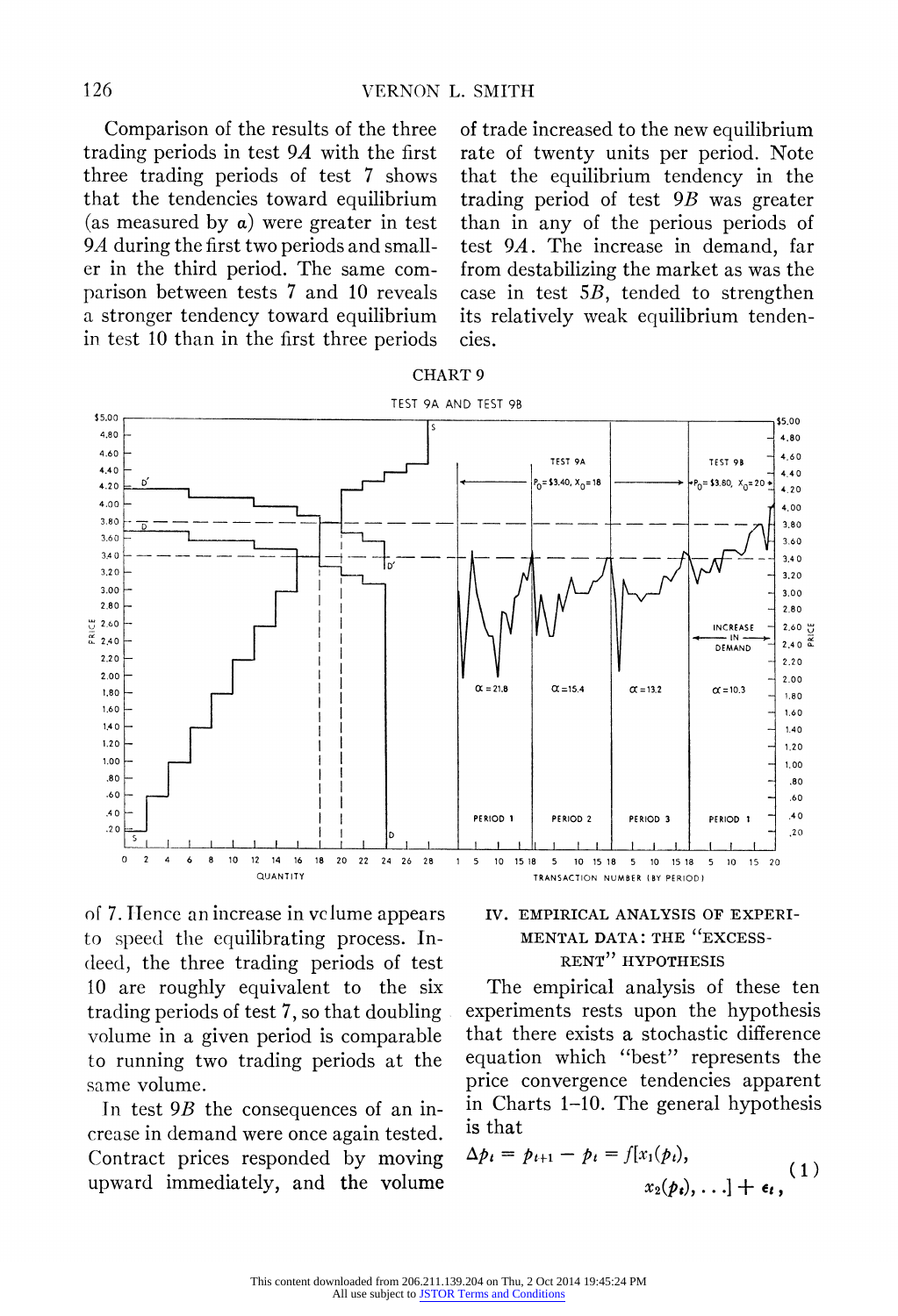where the arguments  $x_1, x_2, \ldots$  reflect **characteristics of the experimental supply and demand curves and the bargaining characteristics of individual test**  groups, and  $\epsilon_t$  is a random variable with **zero mean. For a given experimental test group, under the so-called Walrasian**  hypothesis  $x_i(p_i)$  might be the excess demand prevailing at  $p_t$ , with  $f = 0$  when  $x_1 = 0.$ 

**My first empirical investigation is concerned with the measuremet of the equilibrating tendencies in these markets and the ability of supply and demand theory to predict the equilibrium price in each experiment. To this end note that equation (1) defines a stochastic phase function**<sup>12</sup> of the form  $p_{t+1} = g(p_t) + \epsilon_t$ . An equilibrium price  $P_0$  is attained when  $P_0 = g(P_0)$ . Rather than estimate the **phase function for each experiment, it was found convenient to make linear estimates of its first difference, that is,** 

$$
\Delta p_t = a_0 + a_1 p_t + \epsilon_t.
$$

**The corresponding linear phase function**  has slope  $1 + a_1$ . The parameters  $a_0$  and **a, were estimated by linear regression techniques for each of the ten fundamental experiments and are tabulated in column 1 of Table 2.13 Confidence** 

**12 See, for example, W. J. Baumol, Economic Dynamics (New York: Macmillan Co., 1959), pp. 257-65.** 

<sup>13</sup> The least squares estimate of  $a_1$  in these experi**ments can be expected to be biased (see L. Hurwicz, "Least-Squares Bias in Time Series," chap. xv, in T. Koopmans, Statistical Inference in Dynamic Economic Models [New York: John Wiley & Sons, 1950]). However, since in all of the basic experiments there are twenty or more observations, the bias will not tend to be large.** 

#### **CHART 10**

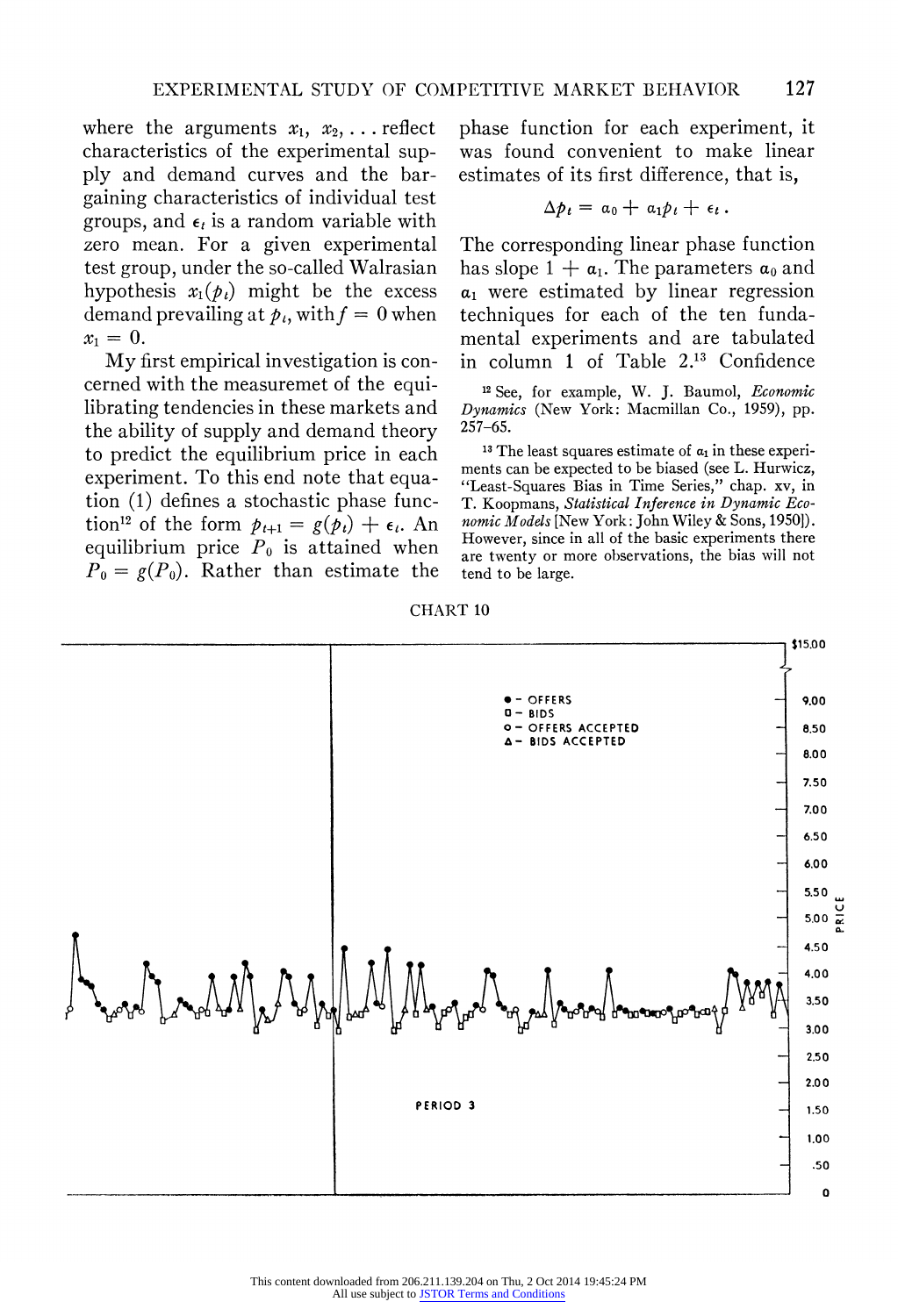| Experiment | $\begin{array}{l} 0.933 - 0.474 \,\,\hline{t} \\ (1.904 - 0.539) \\ (1.904 - 0.550 \,\,\hline{t} \\ (1.905 - 0.647 \,\,\hline{t} \\ (1.915 - 0.647 \,\,\hline{t} \\ (1.922) \,\,\hline{t} \\ (1.915 - 0.849 \,\,\hline{t} \\ (1.915 - 0.302 \,\,\hline{t} \\ (1.915 - 0.302 \,\,\hline{t} \\ (1.915 - 0.302 \,\,\hline{t} \\ (1.915$<br>$(\Delta p_t = \alpha_0 +$<br>$a_1\not\!\! p_t)$ | $-0.026 + 0.070 x$<br>$(1 + 0.042)$ $(1 + 0.053n$ $(1 + 1.043)n$ $(1 + 1.043)n$ $(1 + 1.043)n$ $(1 + 1.043)n$ $(1 + 0.03n)$ $(1 + 0.03n)$ $(1 + 0.03n)$ $(1 + 0.03n)$ $(1 + 0.03n)$ $(1 + 0.03n)$ $(1 + 0.03n)$<br>$(\Delta p_l = \beta_{01} + \beta_{11} x_{1l})$<br>Walrasian<br>I | $-0.027 + 0.068 x_1 - 0.0056 x_3$<br>0220<br>$(\Delta p_t = \beta_{03} + \beta_{13} x_{1t} + \beta_{33} x_{3t})$<br>$\frac{1}{2}$<br>Modified Walrasian | $0.028 + 0.486 x_{21}$<br>$\begin{array}{l} \bf{321} \\ \bf{331} \\ \bf{44} \\ \bf{143} \\ \bf{251} \\ \bf{261} \\ \bf{27} \\ \bf{283} \\ \bf{29} \\ \bf{283} \\ \bf{29} \\ \bf{283} \\ \bf{284} \\ \bf{29} \\ \bf{283} \\ \bf{29} \\ \bf{283} \\ \bf{29} \\ \bf{29} \\ \bf{20} \\ \bf{20} \\ \bf{20} \\ \bf{21} \\ \bf{24} \\ \bf{24} \\ \bf{25} \\ \bf{26} \\ \bf{27} \\ \bf{28}$<br>$(\Delta p_t = \beta_{02} + \beta_{22} x_{2t})$<br>Excess Rent<br>し<br>サ<br>$+100 + 100$<br>$+11$<br>$-11$<br>$-11$<br>$-11$<br>$-11$<br>$-11$<br>$-11$<br>$36 +$<br>$+800$ | $-0.031 + 0.491 x_{24} - 0.0054 x_{35}$<br>$(\begin{array}{cccc} \text{(pm 0.104)} \ (\pm 0.014) \ (\pm 0.015)^{``}}\\ (152 \text{ } z_{24} - .0313 \text{ } z_{34}\\ (224) \ (\pm 0.0649)\\ (152 \text{ } z_{34} - .0313 \text{ } z_{34}\\ (24) \ (\pm 0.017) \text{ } z_{34}\\ (152 \text{ } z_{34} + .0315)\\ (152 \text{ } z_{34} + .0315)\\ (152 \text{ } z_{34} + .0315)\\ (152 \text{ } z_{34} + .0315$<br>$(\Delta p_t = \beta_{04} + \beta_{24} x_{2t} + \beta_{34} x_{3t})$<br>Modified Excess Ren'<br>$+ + +$<br>38<br>30<br>30<br>30<br>$+600$ |
|------------|------------------------------------------------------------------------------------------------------------------------------------------------------------------------------------------------------------------------------------------------------------------------------------------------------------------------------------------------------------------------------------------|--------------------------------------------------------------------------------------------------------------------------------------------------------------------------------------------------------------------------------------------------------------------------------------|---------------------------------------------------------------------------------------------------------------------------------------------------------|--------------------------------------------------------------------------------------------------------------------------------------------------------------------------------------------------------------------------------------------------------------------------------------------------------------------------------------------------------------------------------------------------------------------------------------------------------------------------------------------------------------------------------------------------------------------|------------------------------------------------------------------------------------------------------------------------------------------------------------------------------------------------------------------------------------------------------------------------------------------------------------------------------------------------------------------------------------------------------------------------------------------------------------------------------------------------------------------------------------------------------------|
|            |                                                                                                                                                                                                                                                                                                                                                                                          | $020 x_{10}$<br>$\left( \pm 10\right)$<br>$-0.039 + 0.$<br>$\frac{1}{2}$                                                                                                                                                                                                             | $0008 x_{3t}$<br>0199)<br>$020~x_1t + 0$<br>$\widetilde{O}(4)$<br>$-0.028 + 0$                                                                          | $055\, x_{24}$<br>032)<br>$0.022 + 0$<br>$209 +$                                                                                                                                                                                                                                                                                                                                                                                                                                                                                                                   | $\frac{1}{2}$<br>014)<br>$-1.608 + C$<br>$\frac{1}{2}$                                                                                                                                                                                                                                                                                                                                                                                                                                                                                                     |

TABLE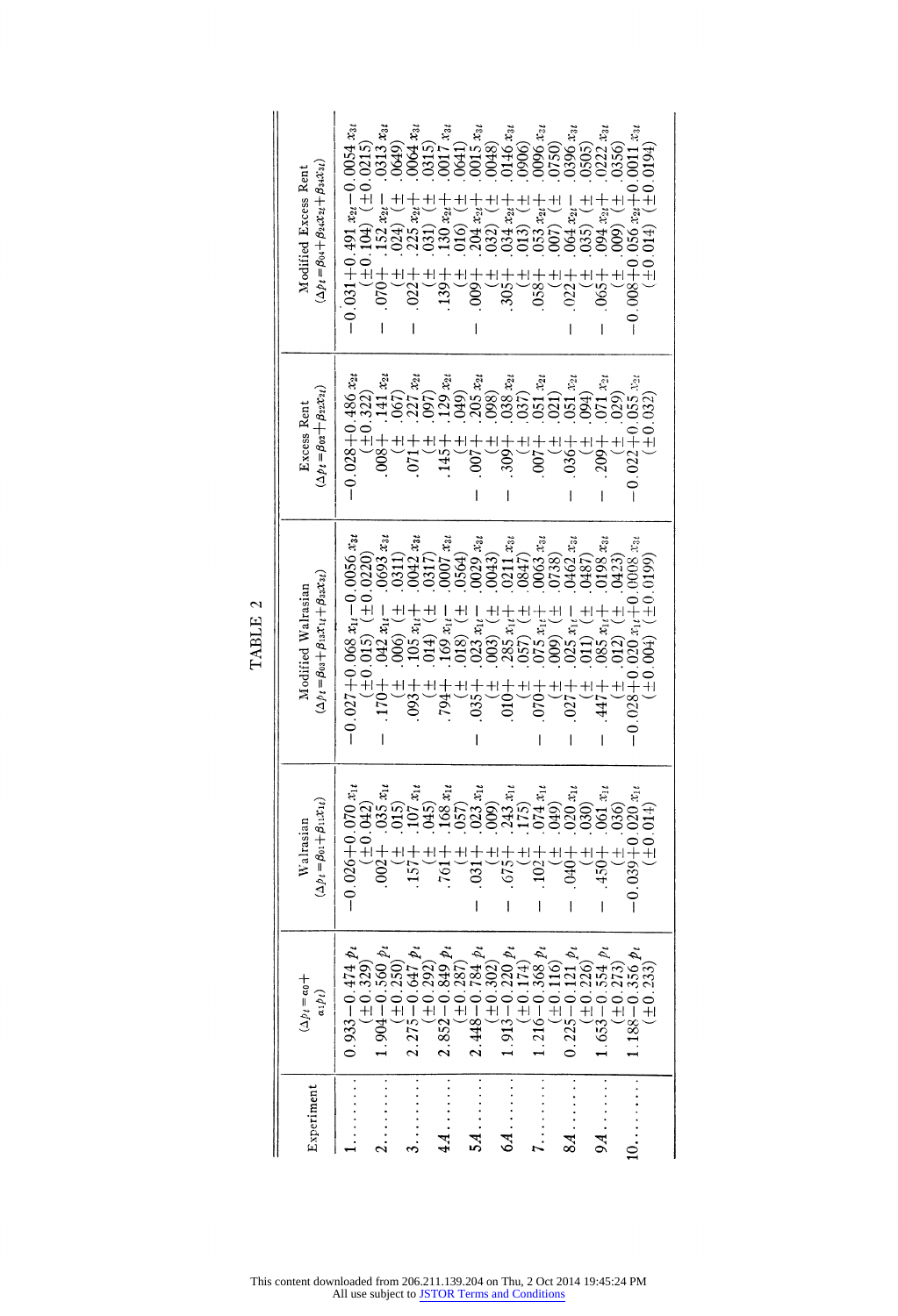intervals for a 95 per cent fiducial probability level are shown in parentheses under the estimate of  $a_1$  for each experiment. With the exception of experiment  $8A$ , the 95 per cent confidence interval for each regression coefficient is entirely contained in the interval  $-2 < a_1 < 0$ , which is required for market stability. Hence, of these ten experiments, 8A is the only one whose price movements are sufficiently erratic to prevent us from rejecting the null hypothesis of instability, and of the ten basic experiments this

$$
l = \frac{a_0 + a_1 P_0}{S(a_0 + a_1 P_0)}
$$

for the sample estimates on the assumption that  $\Delta p_t = 0$  when  $p_t = P_0$  in the population. These *t*-values are shown in column 1, Table 3, for the ten primary and the five " $B$ " auxilary experiments. Low absolute values of  $t$  imply that, relative to the error in the prediction, the predicted equilibrium is close to the theoretical. The four lowest absolute tvalues are for experimental designs with the smallest difference between equilibri-

|  |  | TABLE . |  |  |
|--|--|---------|--|--|
|--|--|---------|--|--|

|                   | $t = (a_0 +$<br>$a_1P_0$ /<br>$[S(a_0+]$<br>$a_1P_0$ ]<br>(1) |                       | WALRASIAN                           |                                       | EXCESS RENT           |                                     |                                       |                                     |
|-------------------|---------------------------------------------------------------|-----------------------|-------------------------------------|---------------------------------------|-----------------------|-------------------------------------|---------------------------------------|-------------------------------------|
| <b>EXPERIMENT</b> |                                                               | $ \beta_{01} $<br>(2) | $S(\boldsymbol{\beta}_{01})$<br>(3) | $t = \beta_{01}/S(\beta_{01})$<br>(4) | $ \beta_{02} $<br>(5) | $S(\boldsymbol{\beta}_{02})$<br>(6) | $t = \beta_{02}/S(\beta_{02})$<br>(7) | <b>DEGREES OF</b><br>FREEDOM<br>(8) |
| 1.                | $-0.673$                                                      | 0.026                 | 0.019                               | $-1.36$                               | 0.028                 | 0.021                               | $-0.66$                               | 21                                  |
| 2.                | 0.460                                                         | .002                  | .029                                | 0.08                                  | .008                  | .030                                | 0.25                                  | 42                                  |
| 3.                | 1.008                                                         | . 157                 | .055                                | 2.88                                  | .071                  | .046                                | 1.56                                  | 57                                  |
| 44.               | 4.170                                                         | . 761                 | . 137                               | 5.57                                  | .145                  | .048                                | 3.05                                  | 30                                  |
| $4B$              | 3.219                                                         | .391                  | .284                                | 1.37                                  | . 161                 | .052                                | 3.08                                  | 16                                  |
| $5A$              | $-0.333$                                                      | .031                  | .008                                | $-3.72$                               | .007                  | .006                                | $-1.16$                               | 33                                  |
| $5B$              | $-0.230$                                                      | .002                  | .034                                | 0.05                                  | .013                  | .026                                | $-0.51$                               | 20                                  |
| $6A$              | $-1.412$                                                      | . 675                 | .362                                | $-1.87$                               | .309                  | . 311                               | $-0.99$                               | 42                                  |
| $6B$              | 2.176                                                         | .299                  | .314                                | 0.95                                  | .179                  | . 290                               | 0.62                                  | 13                                  |
| 7.                | $-0.740$                                                      | .102                  | .057                                | $-1.78$                               | .007                  | .045                                | 0.15                                  | 44                                  |
| $8A$              | $-1.597$                                                      | .040                  | .029                                | $-1.40$                               | .036                  | .032                                | $-1.13$                               | 18                                  |
| $8B$              | $-0.140$                                                      | .010                  | .042                                | $-0.24$                               | .016                  | .043                                | $-0.37$                               | 8                                   |
| $9A$              | $-0.647$                                                      | .450                  | .151                                | $-2.99$                               | . 209                 | .065                                | $-3.21$                               | 49                                  |
| $9B$              | $-0.021$                                                      | .012                  | .112                                | 0.11                                  | .016                  | .071                                | $-0.23$                               | 17                                  |
|                   | $-0.731$                                                      | 0.039                 | 0.033                               | $-1.19$                               | 0.022                 | 0.028                               | $-0.80$                               | 47                                  |

is the one in which the trading rules were altered to permit only sellers to quote prices.<sup>14</sup>

The regressions of column 1, Table 2, and associated computation provide a means of predicting the adjustment pressure on price,  $\Delta p_t$ , for any given  $p_t$ . In particular, we can compute

um buyers' and sellers' rent. These results provide some additional evidence in favor of our conjecture in Part III, that the equilibrium is influenced by the relative sizes of the areas  $A$  and  $B$ . However, from the *t*-values it would seem that the influence is small except for test 4, where  $B = 0$ . In this case, the null hypothesis ( $\Delta p_t = 0$  when  $p_t = P_0$ ) is rejected even at a significance level below .005.

Four specific forms for the difference equation (1) were studied in detail and tested for their ability to predict the

129

<sup>&</sup>lt;sup>14</sup> Three of the five auxiliary " $B$ " experiments demonstrated a similar instability (in the fiducial probability sense), but the samples were considerably smaller than their " $A$ " counterparts, they represented considerably fewer trading periods, and they had different and varying objectives. The unstable ones were  $4B$ ,  $8B$ , and  $9B$ .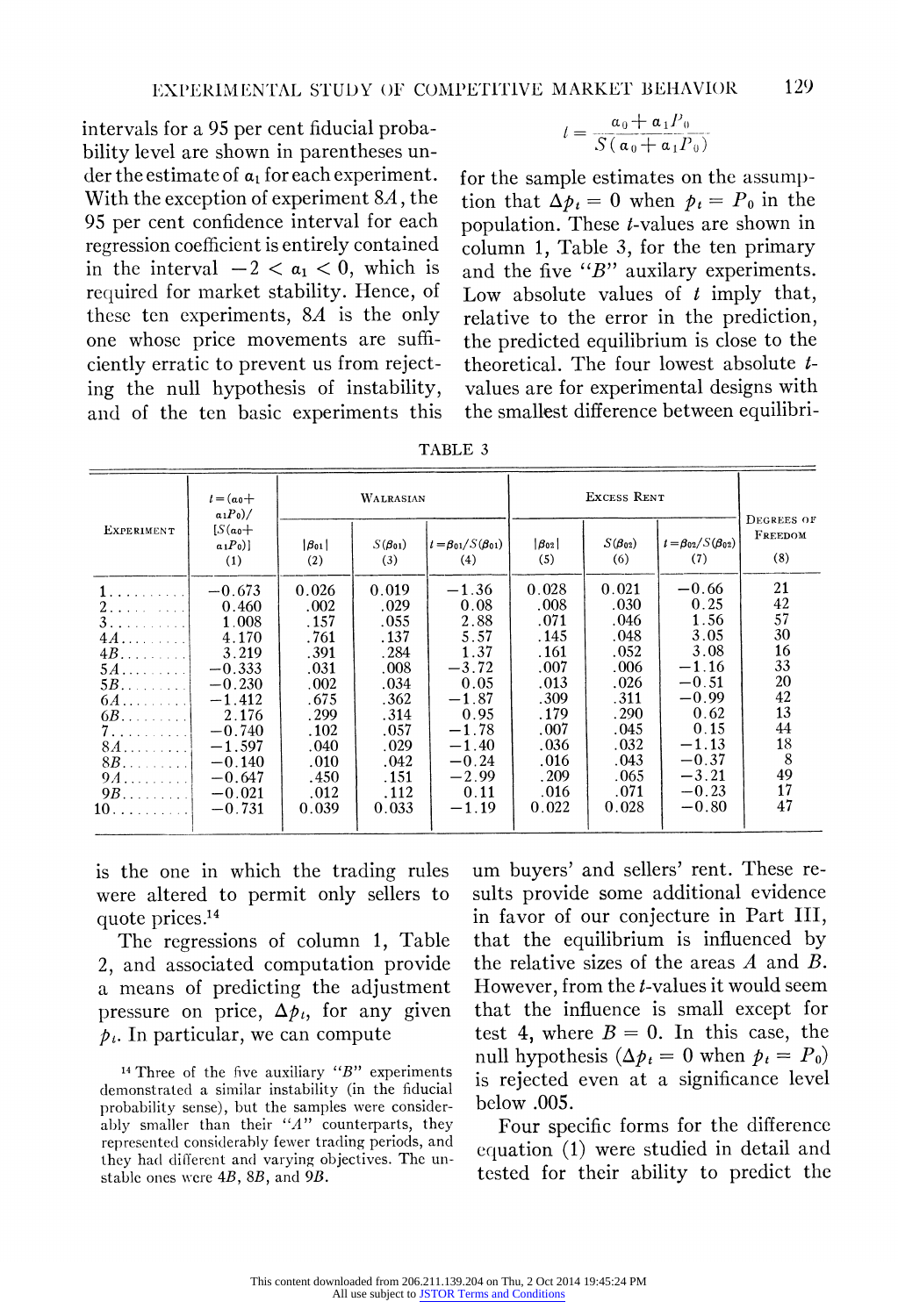**theoretical equililbrium price. These will be referred to as the Walrasian, the excess-rent, the modified Walrasian, and the modified excess-rent hypotheses, respectively. The Walrasian hypothesis is**   $\Delta p_t = \beta_{01} + \beta_{11}x_{1t}$ , where  $x_{1t}$  is the excess demand prevailing at the price,  $p_t$ , **at which the tth transaction occurred. Because of the conjecture that buyers' and sellers' rent might have an effect on individual and market adjustment, an excess-rent hypothesis was introduced. This hypothesis is**  $\Delta p_i = \beta_{02} +$  $\beta_{22}x_{2i}$ , where  $x_{2i}$  is the algebraic area





between the supply and demand curves, and extends from the equilibrium price **down to the price of the tth transaction, as shown in Figure 1. The modified Walrasian** hypothesis is  $\Delta p_t = \beta_{03} + \beta_{13}x_{1t}$  $+ \beta_{33}x_{3t}$ , where  $x_{3t} = A_t^0 - B_t^0$ , the al**gebraic difference between the equilibri**um buyers' rent,  $A_t^0$ , and the equilibrium sellers<sup>'</sup> rent,  $B_t^0$ . The motivation here **was to introduce a term in the adjustment equation which would permit the actual equilibrium price to be biased above or below the theoretical equilibrium, by an amount proportional to the**  algebraic difference between buyers' and sellers' rent at the theoretical equilibri**um. It was believed that such a general hypothesis might be necessary to account for the obvious price equilibrium bias in experiment 4 and the slight apparent bias in experiments 3, 6A, 7, and 9A. A similar motivation suggested the modi**fied excess-rent hypothesis,  $\Delta p_i = \beta_{04} +$  $\beta_{24}x_{2t} + \beta_{34}x_{3t}$ 

**Since the trading process in these experiments was such that transactions might and generally did take place at non-equilibrium prices, the supply and clemand curves shift after each transaction. Hence, in generating observations**  on  $x_{1t}$ ,  $x_{2t}$ , and  $x_{3t}$ , the supply and de**mand curves were adjusted after each transaction for the effect of the pairing of a buyer and a seller in reducing their effective demand and supply. Thus, in Chart 7, the first transaction was at \$0.50 between the seller with reservation price \$0.20 and a buyer with reservation price \$3.50. Following this trasaction the new effective demand and supply curves become Dd and ss as shown. The next transaction is at \$1.50. Our hypothesis is that the increase in price from \$0.50 to \$1.50 is due to the conditions represented by Dd and ss at the price \$0.50. Thus, for the first set of observations**   $\Delta p_1 = p_1 - p_0 = $1.50 - $0.50 = $1.00,$  $x_{11} = 11$ ,  $x_{21} = 20.10$ , and  $x_{31} = -9.60$ **as can be determined from Chart 7. The second transaction paired a \$3.70 buyer and a \$0.60 seller. The next set of obser**vations is then obtained by removing **this buyer and seller from Dd and ss to obtain**  $x_{12}$ ,  $x_{22}$ , and  $x_{32}$  at  $p_2 = 1.50$ , with  $\Delta p_2 = p_2 - p_1 = 0$ , and so on.

**Using observations obtained in this manner, regressions for the four different equilibrating hypotheses were computed for the ten fundamental experiments as shown in Table 2, columns 2-5. A 95 per cent confidence interval is shown in**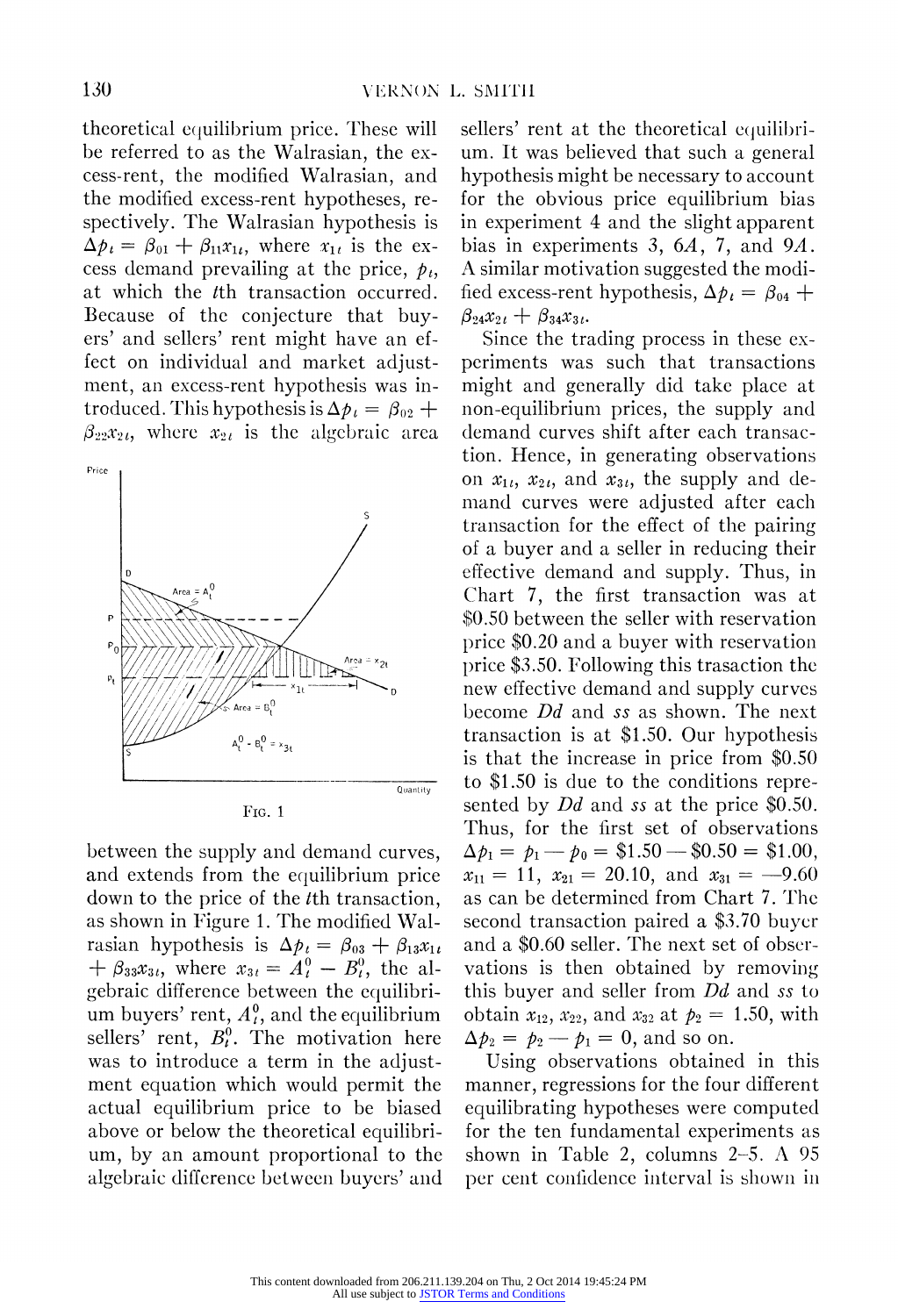**parentheses under each regression coefficient. With the exception of experiment 8A, the regression coefficients for every experiment are significant under both the Walrasian and the excess-rent hy**potheses. On the other hand,  $\beta_{33}$  in the **modified Walrasian hypothesis is significant only in experiment 2. In none of**  the experiments is  $\beta_{34}$  significant for the **modified excess-rent hypothesis. These highly unambiguous results seem to suggest that little significance can be attached to the effect of a difference between equilibrium buyers' and sellers' rent in biasing the price equilibrium ten**dencies.

**On this reasoning, we are left with the closely competing Walrasian and excess-rent hypotheses, showing highly significant adjustment speeds,**  $\beta_{11}$  **and**  $\beta_{22}$ **. In discriminating between these two hypotheses we shall compare them on two important counts: (1) their ability to predict zero price change in equilibrium, and (2) the standard errors of said pre**dictions. Since  $x_{1i}^0 = x_{2i}^0 = 0$ , in equilibri**um, this requires a comparison between the absolute values of the intercepts of the Walrasian and the excess-rent re**gressions,  $\left[\beta_{01}\right]$  and  $\left[\beta_{02}\right]$ , and between  $S(\beta_{01})$  and  $S(\beta_{02})$ . Under the first com**parison** we can think of  $|\beta_{01}|$ , shown in **column 2, Table 3, as a "score" for the Walrasian hypothesis, and**  $|\beta_{02}|$ **, shown in column 5, as a "score" for the excessrent hypothesis. A low intercept represents a good score. Thus, for experiment 1, in ecquilibrium, there is a residual tendency for price to change (in this case fall) at the rate of 2.6 cents per transaction by the Walrasian and 2.8 cents by the excess-rent regressions. A casual comparison of columns 2 and 5 reveals that in most of the experiments**  $|\beta_{01}| >$  $|\beta_{02}|$ , and in those for which the reverse is true the difference is quite small, tend**ing thereby to support the excess-rent hypothesis. A more exact discrimination**  can be made by applying the Wilcoxon<sup>15</sup> **paired-sample rank test for related samples to the "scores" of columns 2 and 5. This test applies to the differences**   $|\beta_{01}| - |\beta_{02}|$ , and tests the null hypothe- $\sin$ ,  $H_0$ , that the Walrasian and excessrent alternatives are equivalent (the dis**tribution of the differences is symmetric about zero). If applied to all the experi**ments, including the " $B$ 's" ( $N = 15$ ),  $H_0$  is rejected at the  $\langle .02 \rangle$  significance **level. The difference between our paired series of "scores" in favor of the excessrent hypothesis is therefore significant. It is highly debatable whether all the experiments should be included in such a test, especially 4, which did not tend to the predicted equilibrium, 8, which represented a different organization of the bargaining, and possibly the "B" experiments, where the samples were small. Therefore, the test was run omitting all**  these experiments  $(N = 8)$ , giving a rejection of  $H_0$  at the .05 level. Omitting only 4 and 8 ( $N = 11$ ) allowed  $H_0$  still **to be rejected at the < .02 level.** 

**If we compare the standard errors**   $S(\beta_{01})$  and  $S(\beta_{02})$  in Table 3, columns **3 and 6, we see that again the excess-rent hypothesis tends to score higher (smaller standard errors). Applying the Wilcoxon**  test to  $S(\beta_{01}) - S(\beta_{02})$  for all the experiments  $(N = 15)$ , we find that this differ**ence, in favor of the excess-rent hypothe** $s$ is, is significant at the  $\lt$ .01 level. The **difference is still significant at the <.01 level if we omit 4 and 8 from the test, and it is significant at the .05 level if we also eliminate all the "B" experiments.** 

**The t-values for the two hypotheses** 

**<sup>15</sup>See, for example, K. A. Brownlee, Statistical**  Theory and Methodology in Science and Engineering **(New York: John Wiley & Sons, 1960), pp. 196-99.**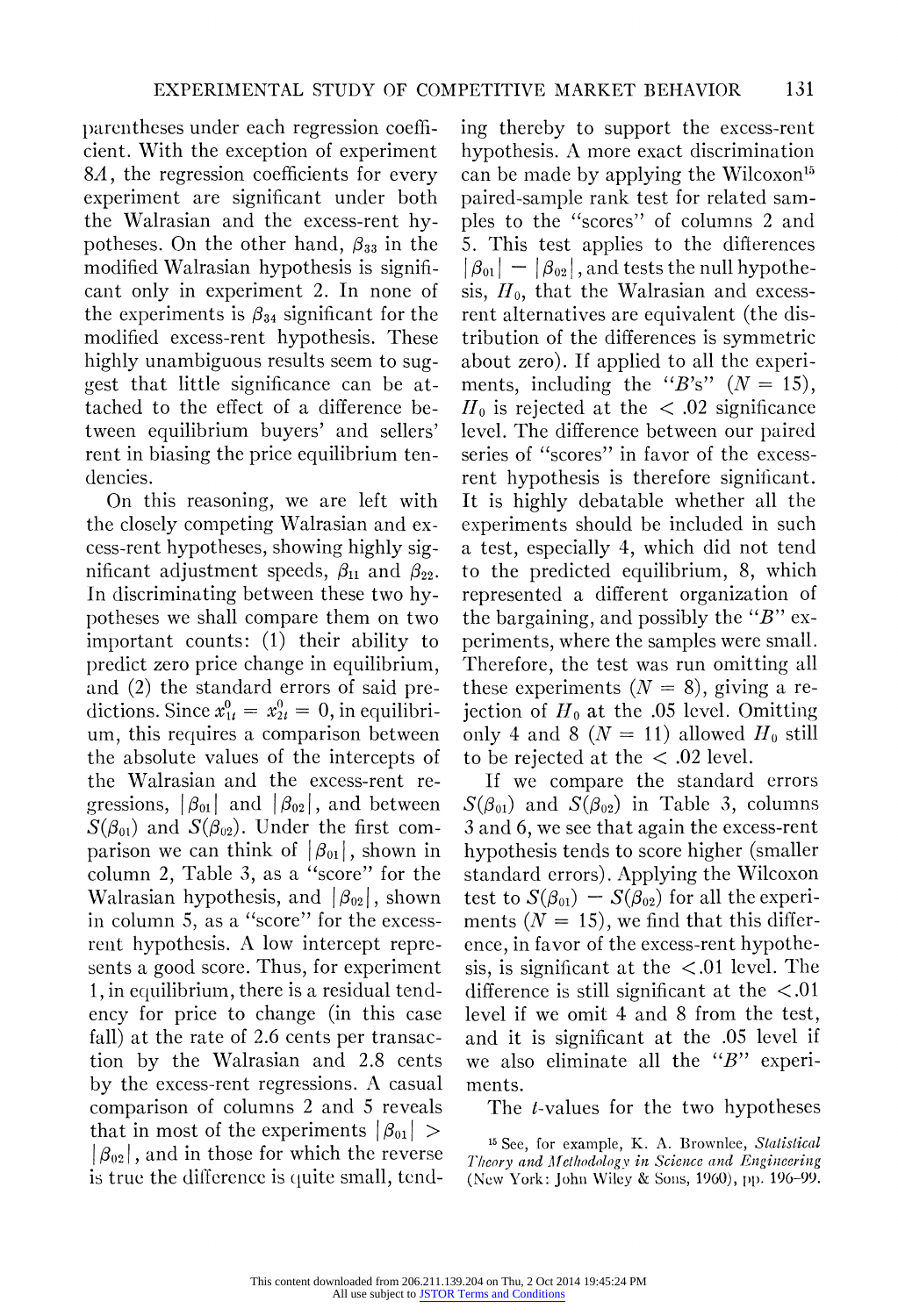**are shown in columns 4 anid 7 of Table 3. They tend also to be lower for the excess-rent hypothesis.** 

**Bearing in mind that our analysis is based upon a limited number of experiments, and that revisions may be required in the light of further experiments with different subjects or with monetary payoffs, we conclude the following: Of the four hypotheses tested, the two modified forms show highly insignificant regression coefficients for the added explanatory variable. As between the Walrasian and the excess-rent hypotheses, the evidence is sharply in favor of the latter.** 

#### **V. RATIONALIZATION OF THE EXCESS-RENT HYPOTHESIS**

Having provided a tentative empirical **verification of the hypothesis that price in a competitve (auction) market tends to rise or fall in proportion to the excess buyer plus seller rent corresponding to any contract price, it remains to provide some theoretical rationale for such a hypothesis. From the description of the above experiments and their results, the excess-rent hypothesis would seem to have some plausibility from an individual decision-making point of view. Given that a particular contract price has just been executed, it is reasonable to expect each trader to compare that price with his own reservation price, the difference**  being a "profit" or rent which he con**siders achievable, and to present a degree of bargaining resistance in the auction process which is greater, the smaller is this rent. Such resistance may tend to give way, even where the rents on one side or the other are very small, if it becomes clear that such rents are unattainable. Thus, if equilibrium buyers' rent**  exceeds sellers' rent, any early tendency **for contract prices to remain above equi-**

**librium (and balance the rents achieved on both sides) might be expected to break down, as it becomes evident that the "paper" rents at those prices may not be attainable by all of the sellers. By this argument, it is suggested that the propensity of sellers to reduce their offers when price is above equilibrium is related to their attempts to obtain**  some—even if a "small"—amount of rent **rather than to a direct influence of excess supply.** 

**A particularly interesting aspect of the excess-rent hypothesis is that it leads naturally to an interesting optimality interpretation of the static competitive market equilibrium. The principle is this: in static equilibrium a competitive market minimizes the total virtual rent received by buyers and sellers. By "virtual rent" I mean the rent that would be enjoyed if all buyers and sellers could be satisfied at any given disequilibrium price. To see this optimality principle,**  let  $D(\phi)$  be the demand function and  $S(p)$  the supply function. At  $p = P$ , **the sum of buyer and seller virtual rent is** 

$$
R = \int_{P}^{\infty} D(\,p) \, d\,p + \int_{0}^{P} S(\,p) \, d\,p
$$

**and is represented by the area from DD down to P and from SS up to P in Figure 1. R is a minimum for normal supply and demand functions when** 

$$
\frac{dR}{dP} = -D(P) + S(P) = 0,
$$

**that is, when demand equals supply with**   $P = P_0$ . Note particularly that there is **nothing artificial about this conversion of the statement of an ordinary competitive market equilibrium into a corresponding minimum problem. Whether one desires to attach any welfare significance to the concepts of consumer and producer surplus or not, it is com-**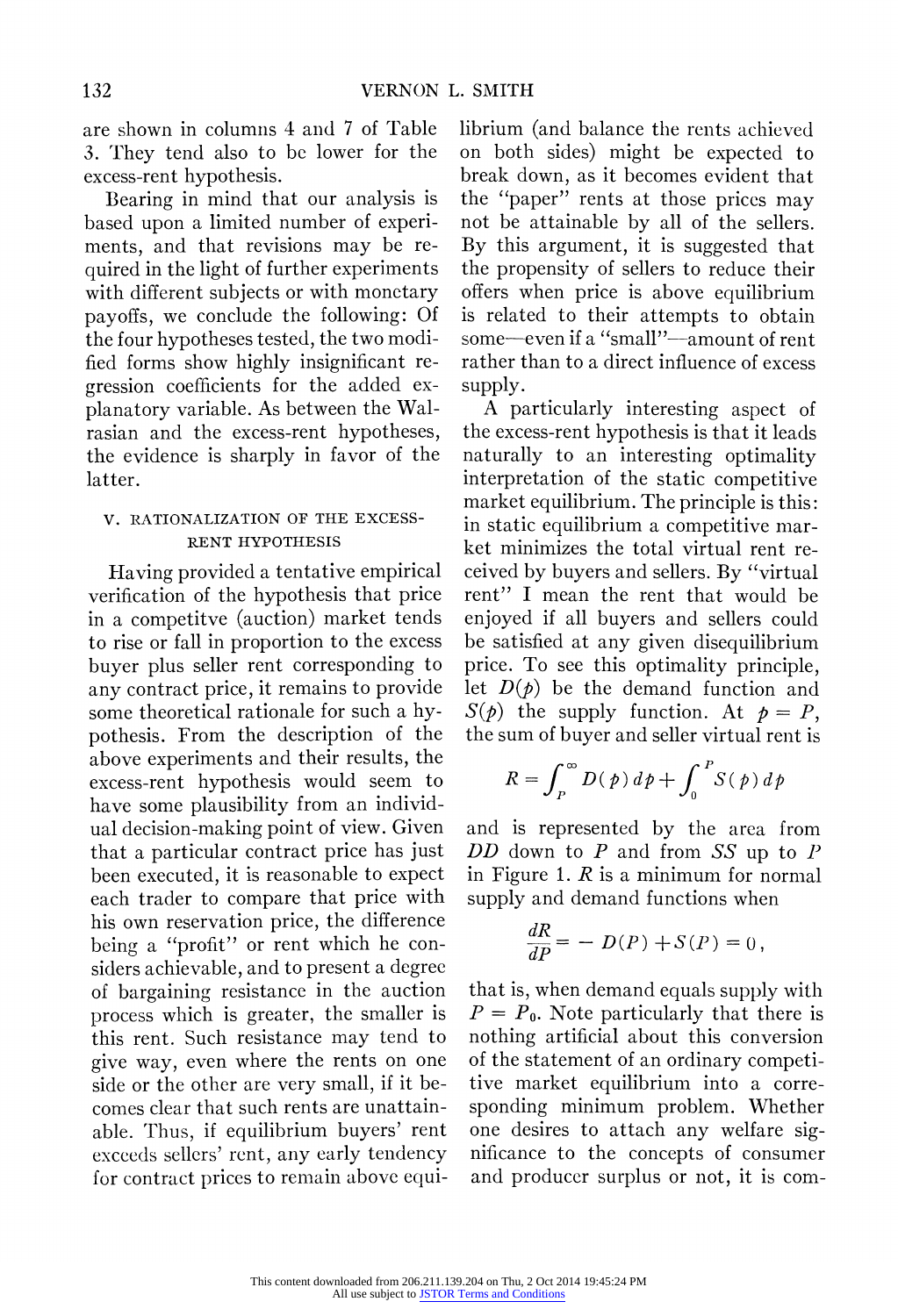**pletely plausible to require, in the interests of strict market efficiency, that no trader be imputed more rent than is absolutely necessary to perform the exchange mechanics. Hence, at price P in Figure 1, virtual rent exceeds equilibrium rent, and if this price persists, some sellers get more rent than they "should."** 

**It should perhaps be pointed out that the excess-rent and Walrasian hypotheses are close analogues in that both deal with virtual, unattainable quantities. Thus, under the Walrasian hypothesis the "virtual" excess supply at P in Figure 1 is unattainable. Indeed, it is this fact that presumably causes price to fall. Similarly, at P, the excess rent area above S and D is unattainable, and leads to price cutting. Also note that the Walrasian hypothesis bears a gradient relationship, while the excessrent hypothesis shows a global adjusting relationship, to the rent minimization**  principle. At  $P > P_0$  the Walrasian hy**pothesis says that price tends to fall at a time rate which is proportional to the marginal rent, dR/dP, at that price. The excess-rent hypothesis states that price tends to fall at a time rate which is proportional to the global dif**ference between total rent at  $P$  and at  $P_0$ .

**Samuelson has shown how one may convert the Cournot-Enke problem of spatial price equilibrium into a maximum problem."6 The criterion to be maximized in a single market would be what he calls social payoff, defined as the algebraic area under the excess-demand curve. In spatially separated markets the criterion is to maximize net social payoff, defined as the sum of the social payoffs in all regions minus the total transport costs of all interregional ship-** 

**ments. But, according to Samuelson, "this magnitude is artificial in the sense that no competitor in the market will be aware of or concerned with it. It is artificial in the sense that after an Invisible Hand has led us to its maximization, we need not necessarily attach any social welfare significance to the result.""7 I think the formulation of competitive market equilibrium as a rent minimization problem makes the "Invisible Hand" distinctly more visible and more teleological."8 It also has great social (though not necessarily welfare) significance in relation to "frictionless" market efficiency. Rent is an "unearned" increment which literally cries out for minimization in an efficient economic organization. Furthermore, as we have seen with the excess-rent and Walrasian hypotheses, both the abstract teleological goal of the competitive market and the dynamics of its tatonnement process are branches of the same market mechanism.** 

**In view of the electrical circuit analogue so often mentioned in connection with spatially separated markets, a final bonus of the minimum rent formulation is the fact that it represents a more direct analogy with the principle of minimum heat loss in electric circuits.19 Nature has devised a set of laws to govern the flow of electrical energy, which, it** 

**<sup>18</sup>The discovery of the excess-rent hypothesis draws me nearer to the camp of "Invisible Hand" enthusiasts, but only because of the greater visibility of the Hand. I cannot quite carry my market metaphysics as far as does Samuelson. It is well known that any problem in economic equilibrium can be converted into a maximum (or minimum) problem, but I question the value of such a transformation (beyond technical advantages) if it is purely artificial without any meaningful interpretation; and if we work at it, such a meaningful transformation may often be found.** 

**<sup>19</sup>Samuelson, op. cit., p. 285.** 

<sup>&</sup>lt;sup>16</sup> P. A. Samuelson, "Spatial Price Equilibrium and Linear Programming," American Economic Re $view$ , **XLII** (June, 1952), 284-92.

**<sup>17</sup>Ibid., p. 288.**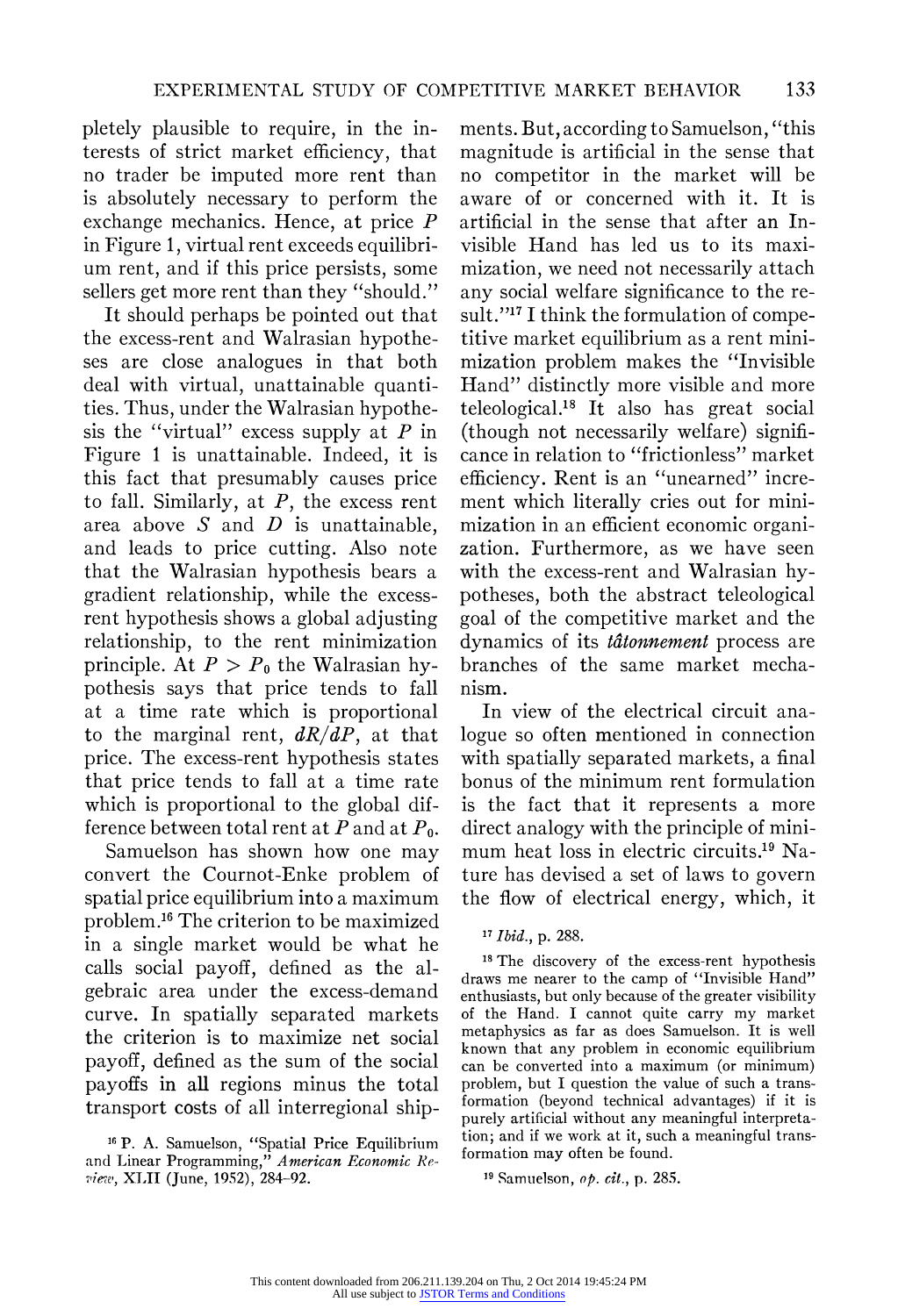**can be shown, minimizes the inefficient, wasteful loss of heat energy from electrical systems. Similarly, the market mechanism provides a set of "laws" which minimizes the "wasteful" payment of excessive economic rent.** 

#### **VI. SUMMARY**

**It would be premature to assert any broad generalizations based upon the ten experiments we have discussed. Yet conclusions are important for purposes of specifying the exact character of any findings, whether those findings are ultimately verified or not. In this spirit, the following tentative conclusions are offered concerning these experiments:** 

**1. Even where numbers are "small," there are strong tendencies for a supply and demand competitive equilibrium to be attained as long as one is able to prohibit collusion and to maintain absolute publicity of all bids, offers, and transactions. Publicity of quotations and absence of collusion were major characteristics of these experimental markets.** 

**2. Changes in the conditions of supply or demand cause changes in the volume of transactions per period and the general level of contract prices. These latter correspond reasonably well with the predictions of competitive price theory. The response to such changes may, however, produce a transient pbase of very erratic contract price behavior.** 

**3. Some slight evidence has been pro-**

**vided to suggest that a prediction of the static equilibrium of a competitive market requires knowledge of the shapes of the supply and demand schedules as well as the intersection of such schedules. The evidence is strongest in the extreme case in which the supply curve is perfectly elastic, with the result that the empirical equilibrium is higher than the theoretical equilibrium.** 

**4. Markets whose institutional organization is such that only sellers make price quotations may exhibit weaker equilibrium tendencies than markets in which both buyers and sellers make price quotations-perhaps even disequilibrium tendencies. Such one-sided markets may operate to the benefit of buyers. A possible explanation is that in the price-formation process buyers reveal a minimum of information concerning their eagerness to buy.** 

**5. The so-called Walrasian hypothesis concerning the mechanism of market adjustment seems not to be confirmed. A more adequate hypothesis is the excess-rent hypothesis which relates the "speed" of contract price adjustment to the algebraic excess of buyer plus seller "virtual" rent over the equilibrium buyer plus seller rent. This new hypothesis becomes particularly intriguing in view of the fact that a competitive market for a single commodity can be interpreted as seeking to minimize total rent.** 

#### **APPENDIX**

**In the course of this experimental study and its analysis several additional or peripheral issues were investigated, a discussion of which would not fit clearly into the main body of this report. Three such issues will be discussed briefly in this appendix for the benefit of readers interested in some of the numerous additional lines of inquiry that might be pursued.** 

#### **I. EVIDENCE OF INTER-TRADING-PERIOD LEARNING**

**In testing the various equilibrating hypotheses under investigation in this paper, no attempt was made to distinguish the effects of different trading periods. The sample of observations for each experiment embraced all the trading periods of that ex-**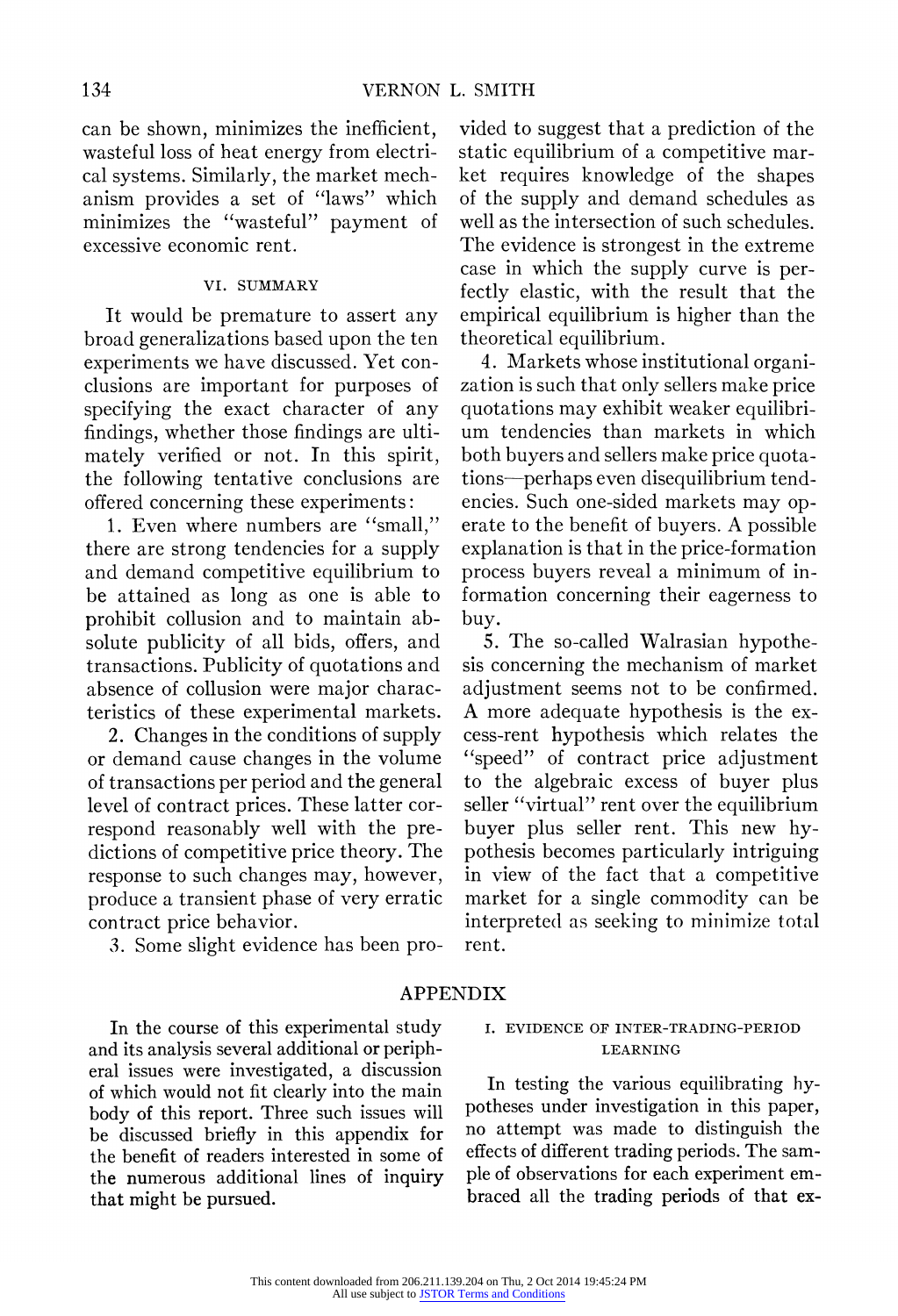periment with transactions running continuously from the first trading period through the last. It would appear, however, that learning occurs as the experiment progresses in such a way as to alter the parameters of each equilibrating hypothesis from one trading period to the next. To obtain some idea of the extent of these alterations, regressions for the excess-rent hypothesis were computed by individual trading period for tests  $6A$ ,  $9A$ , and 10. These regression equations are summarized in Table 4. It is evident that there is a tendency for the intercepts of these regressions to converge toward zero as the number of trading periods increases. Convergence of the intercepts suggests that the later trading period regressions may be better equilibrating equations (better predictors of zero price change when excess rent is zero) than the earlier period regressions.

#### II. CONVERGENCE OF BID, OFFER, AND CONTRACT PRICES

In experiments 9 and 10 a tape-recorder was used for the first time to obtain a record of all bid and offer prices as well as the contract prices. No analysis has as yet been attempted with these additional data. However, a graph of the bid, offer, and contract prices in their serial sequence of occurrence is suggestive. Such a sample graph is shown in Chart 11 for experiment 10. Perhaps the most interesting fact revealed in this

#### TABLE 4

#### EXCESS-RENT REGRESSIONS  $\Delta p_t = \beta_{02} + \beta_{22} x_{2t}$  by TRADING PERIOD Trading Period Experiment 10 Experiment 6A Experiment 9A  $-2.769 + 0.101 x_{21}$  $-0.335 + 0.078 x_{2}$  $-0.160 + 0.087 x_{2l}$ 1. . . . . . .  $-2.876 + 0.216 x_{2t}$  $-0.148 + 0.061 x_{2t}$  $-0.053 + 0.408 x_{2t}$ 2. . . . . . .  $3.1.1.1.1$  $0.273 + 0.029 x_{2t}$  $-0.191 + 0.093 x_{2t}$  $0.007 + 0.349 x_{2t}$ 4. . . . . . .  $0.121 + 0.391 x_{2t}$

#### **CHART 11**

#### BIDS, OFFERS, AND TRANSACTIONS ON TEST 10

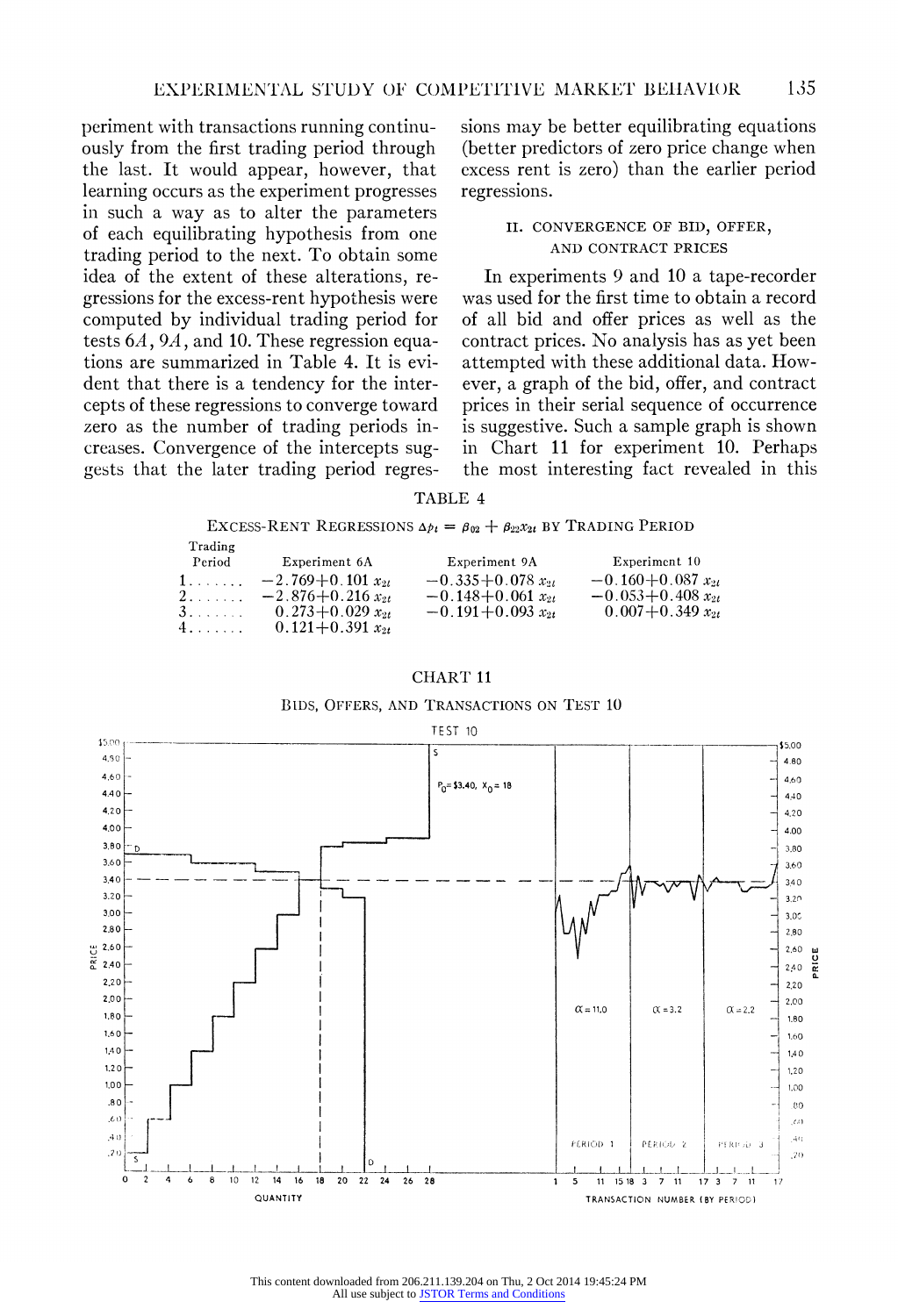**chart is the apparent tendency for the variance of the bids and offers to stabilize early, with the contract prices continuing to converge within this variation in bids and offers. Thus it is at the beginning of period 1, up to about the eighth transaction, that the bids and offers seem to show the most pronounced variation. This variation then remains reasonably steady to the very end of the last trading period. Contract prices** 

## **III. A PILOT EXPERIMENT IN "SHORT-RUN ) AND " LONG-RUN " EQUILIBRIUM**

An important characteristic of the ten **experiments discussed in this paper was the absence of any quantity-adjusting decision-making behavior on the part of either buyers or sellers. Such experiments represent the simulation of markets for commodities which do not have to be delivered or** 



#### **CHART' 12**

**converge, but the traders continue to attempt to get better terms by making repeatedly high offers and low bids. In this connection note that the unaccepted offers are further above the contract prive level than the unaccepted bids are below the contract price level. Similar results were evident in a corresponding chart (not shown) for experiment 9. This, apparently, is the auction marlket's way of compensating for the fact that, in this particular experiment,**  sellers were in a "softer" (higher rent) posi**tion than buyers.** 

**even produced until after the sale contract is executed. Hence, the possibility of distress sales, leading to losses by sellers, is ruled out by experimental design. In long-run price theory we think of producers entering or leaving an industry in response to the profits or losses they expect to make. The results of one pilot experiment to simulate this process is shown in Chart 12. The significant new element in this experiment was giving all sellers the option at the**  beginning of each trading period of entering the market or remaining "out of produc